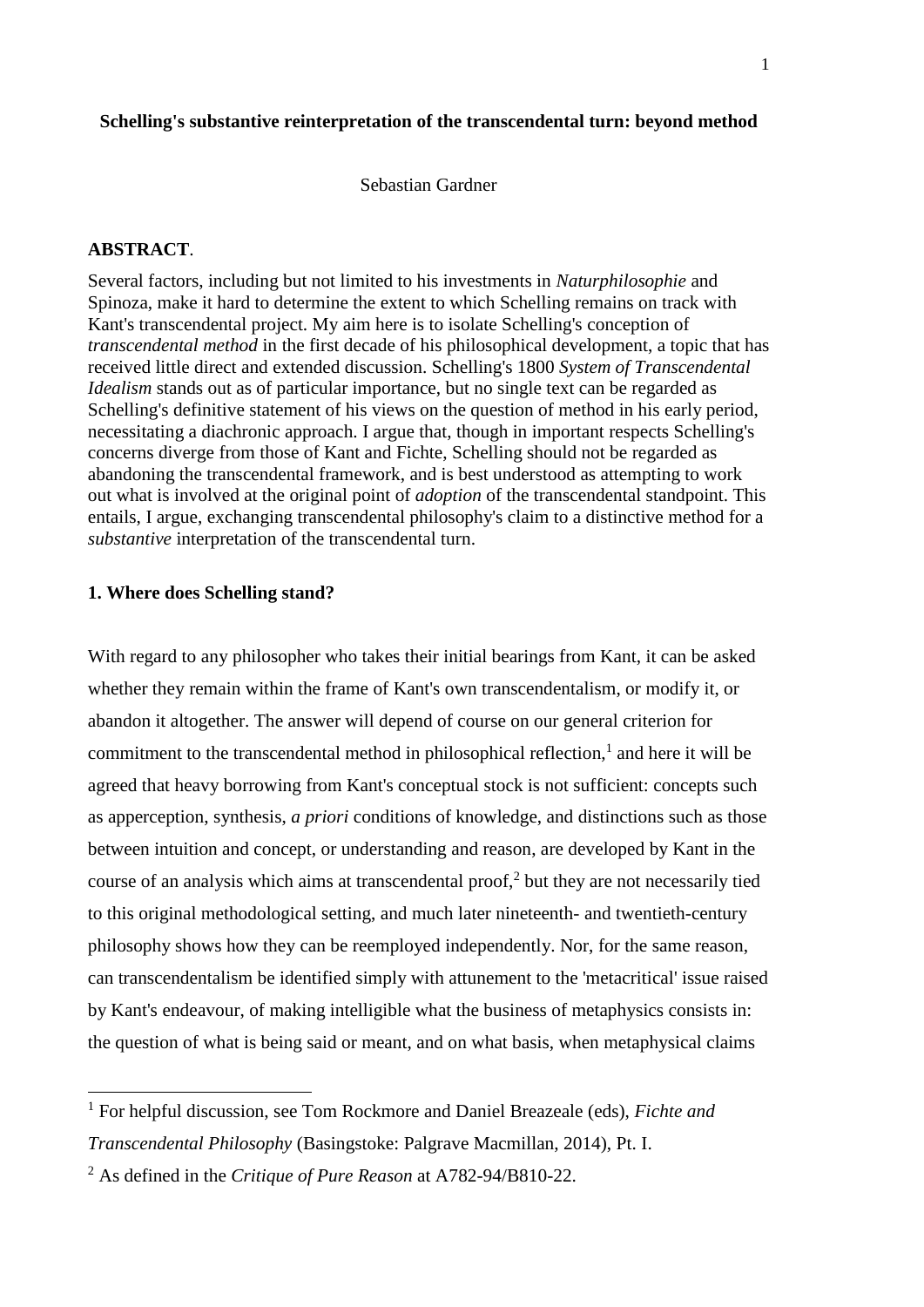are made, is undoubtedly central to post-Kantian philosophy, $3$  but pursuing it does not entail commitment to a specifically transcendental mode of answering it.

A narrower and familiar criterion for transcendental methodology is that it consists in the strategy of addressing *de jure* questions on the supposition that these have no plain and direct answers of a sort derivable from classical empiricism or early modern rationalism, where this is taken to entail seeking a source of justification for claims to knowledge within the subject conceived in some non-empirical respect. Implied by this conception of transcendental subjectivity is some form of transcendental idealism.

If accepting this approach as the correct starting point for philosophical reflection is the criterion for commitment to transcendental methodology, then there can be no doubt that Schelling counts as a transcendental thinker. But everything hangs on what is implied by its acceptance as a *starting point*. How far is it possible to travel away from it, before it dwindles to irrelevance? For example, if continuing to uphold Kant's subjectivism is necessary for transcendentalism, then again we reach a quick (and the very opposite) result: Schelling's philosophy is not transcendental.

An alternative criterion, which gives purpose to enquiry into Schelling's relation to transcendentalism, would require holding fast, after the inadequacy of classical empiricism and rationalism has been recognized, to the notion that the correct method of metaphysics must derive from *necessities of thought that have no prior or external anchoring*, in other words, to maintaining the self-sufficiency of philosophical reflection and repudiating any appeal to independent, 'merely given' resources.<sup>4</sup> On such a conception, transcendental reflection is originally free of ontological commitment in the sense that it is not itself originally beholden to any claim to knowledge of the existence of any entity, but instead takes such claims as its object; <sup>5</sup> whence the notion that transcendental philosophy is essentially methodological, that is, defined by a *procedure* of reflection or *mode* of apprehension in thought, the necessity of such austerity being the great lesson drawn by Kant from the history of early modern philosophy.

<sup>3</sup> See A. W. Moore, *The Evolution of Modern Metaphysics: Making Sense of Things* (Cambridge: CUP, 2012).

<sup>4</sup> See Walter Schutz, 'Das Problem der absoluten Reflexion', in *Vernunft und Freiheit*, 6-38 (Stuttgart: Reclam, 1981).

<sup>5</sup> See Mark Sacks, *Objectivity and Insight* (Oxford: OUP, 2003).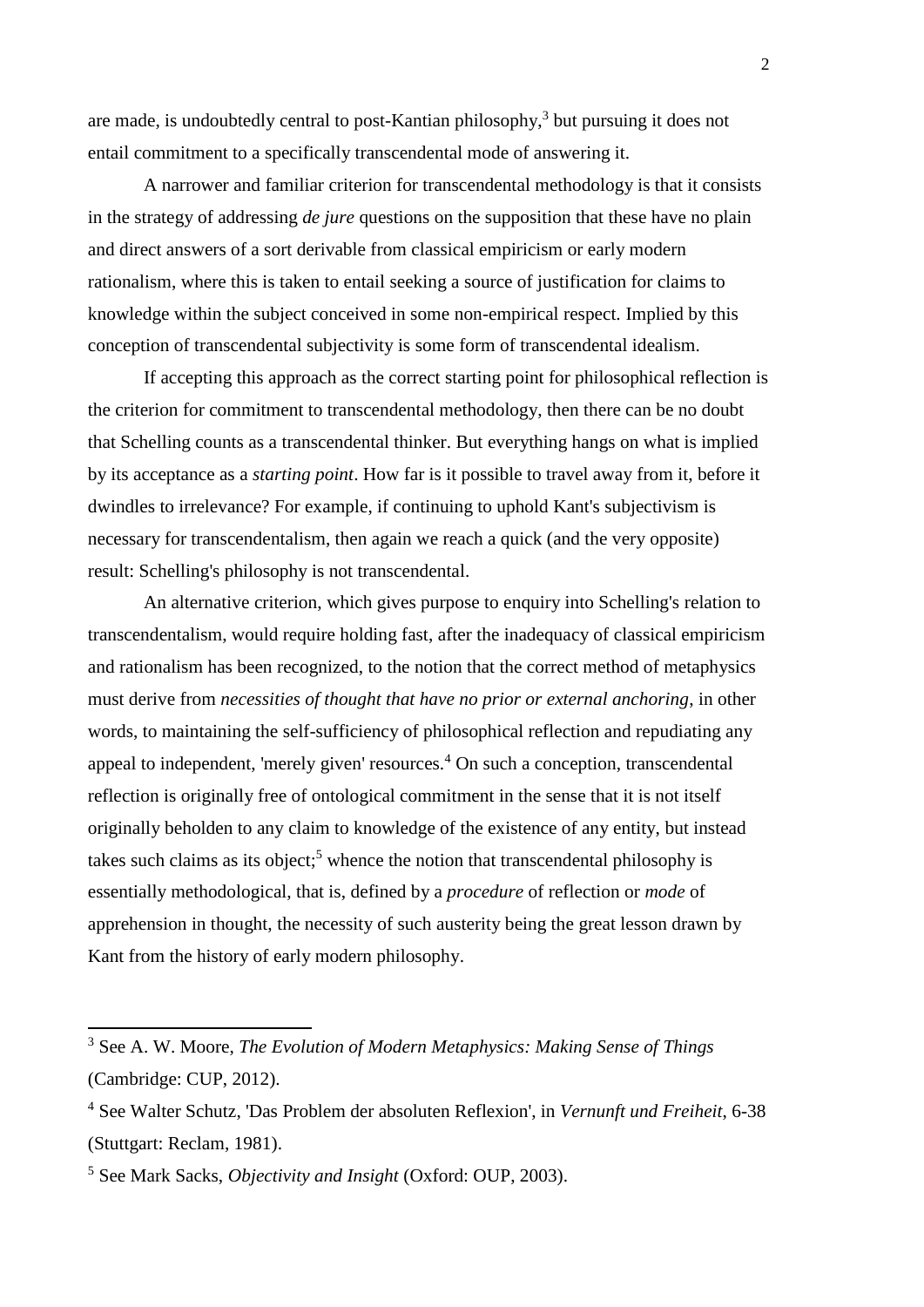In this more demanding sense it is possible to regard Schelling as a transcendental thinker only for a relatively brief period and in a somewhat superficial regard. On such a view, Schelling may begin officially as a Fichtean, committed to deriving all things, theoretical and practical, from the absolute *Ich*, but he quickly discovers himself to be dissatisfied by the transcendental approach, and a major part of his philosophical practice, shortly after if not quite at the beginning of his philosophical career, involves translating Kant's transcendentally reconstructed versions of traditional metaphysical notions back into their original, pre-transcendental forms; whence, compared to Fichte, his receptiveness to Spinoza and Leibniz. Schelling thus makes ample use of the conceptual stock bequeathed by Kant – indeed by dint of the close attention that he pays to the Third *Critique*, he ends up employing a greater quantity of it than Fichte – but not in a way that is *constrained* by commitment to transcendental methodology. On this account Schelling does not belong to the crucial sequence in which the principal moments are Kant, Fichte, and Hegel, all of whom are fundamentally concerned, in a way that Schelling is not, with maintaining the autonomy of philosophical reflection, and his role is restricted to furnishing schemas that prove useful to Hegel in his attempt to get beyond Fichte's (still problematic) revision of Kant's (problematic) transcendentalism,<sup>6</sup> while his own philosophical contribution, whatever it may amount to, does not include a self-standing account of what it means for philosophy to adopt the (or a) transcendental method.

This assessment may seem supported by Schelling's development of a large-scale philosophy of nature, and his own (eventual) explicit declaration of the philosophical inadequacy of Fichte's *Wissenschaftslehre*, along with the appeal that he makes at one point to art as offering privileged philosophical insight, and his philosophical elevation of mythology and revealed religion in his final decades. It also coheres with Hegel's wellknown criticism of Schelling as failing to engage responsibly with the question of the epistemology of the absolute and allowing his system to rest on a merely dogmatic foundation, and with Fichte's parallel charge, from 1800 onwards, that Schelling betrays a failure to grasp the meaning of transcendental idealism.<sup>7</sup>

<sup>&</sup>lt;sup>6</sup> In what sense if any Hegel may be counted a transcendental thinker is disputed but not presently at issue: Hegel's claim for the comprehensiveness and exhaustiveness of his *Logic* suffices to draw the relevant contrast with Schelling.

<sup>7</sup> See Fichte's letters to Schelling of 15 November 1800, 31 May-7[8?] August 1801, and 8 October 1801, in Michael G. Vater and David W. Wood (eds.), *The Philosophical Rupture*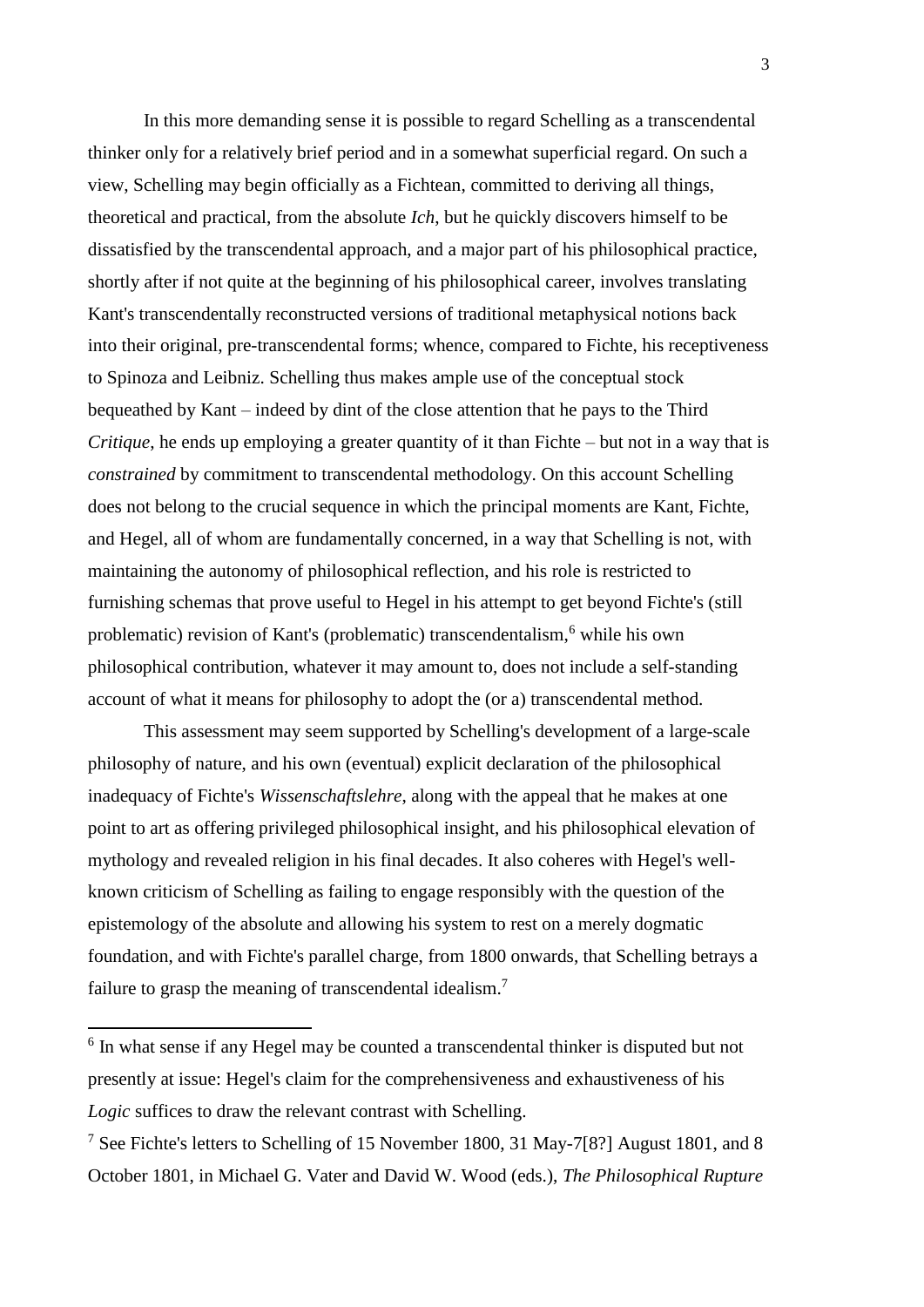My aim in this paper is to explain why, although there are, as just indicated, several reasons why one may be led to picture Schelling as only a part-time and short-term fellow traveller in the development of transcendentalism, this characterization is essentially incorrect. To state my conclusion in advance, what matters come down to, I will argue, is that Schelling uncovers a constellation of commitments *within* the original transcendental starting point, regarded by Kant as off-limits and not registered by Fichte or Hegel. Though Schelling's redirection of Kantianism, viewed from one angle, involves the intrusion of an alien realist tangent into the idealist framework, leading him off the transcendental path, from another perspective, which I hope to make plausible, his achievement may be held to lie in his having disclosed how much more – of a problematic nature – is contained in the original *adoption* of the transcendental stance than Fichte and Hegel recognize or are able to accommodate. On this view, Schelling shows the possibility of an alternative construal of Kant's transcendental turn which is substantive rather than methodological, and which qualifies (though without altogether relinquishing) its claim to autonomy. Whether Schelling's alternative is superior to Fichte and Hegel is not a matter to be settled here, where my aim is restricted to explicating Schelling's view and the motivation he adduces for it. The next three sections examine accordingly the major points at which Schelling engages with questions of transcendental method in the first wave of his philosophical development. <sup>8</sup> On this textual basis I offer in the final section a view of how Schelling understands the transcendental turn.

# **2. The platonistic transcendentalism of Schelling's** *Formschrift* **and** *Ichschrift*

*between Fichte and Schelling: Selected Texts and Correspondence (1800-1802)* (Albany, NY: SUNY, 2012), 41-3, 54-9, 66-8.

<sup>8</sup> For more detailed discussion, see Frederick Beiser, *German Idealism* (Cambridge MA: Harvard University Press, 2002), Pt. IV, Joseph Esposito, *Schelling's Idealism and Philosophy of Nature* (Lewisburg: Bucknell, 1977), Dalia Nassar, *The Romantic Absolute* (Chicago: University of Chicago, 2014), Pt. III, and Birgit Sandkaulen-Bock, *Ausgang vom Unbedingten* (Göttingen: Vandenhoeck & Ruprecht, 1990).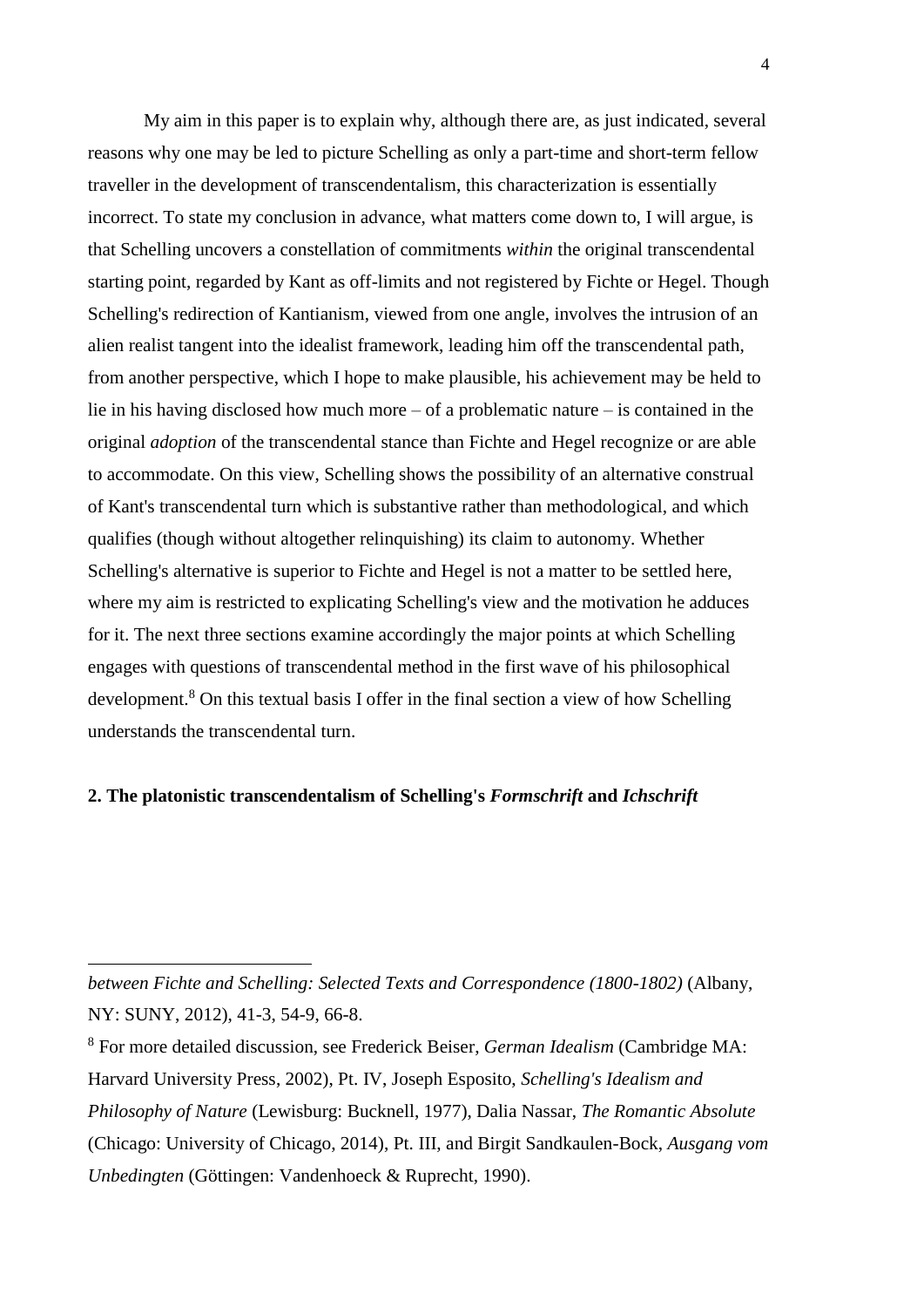Schelling's earliest published works, the so-called *Formschrift* (1794) and *Ichschrift*  $(1795)$ <sup>9</sup> situate themselves squarely in the context of Kant's philosophical results, to that extent, it may be supposed, implying endorsement of the method Kant employs to reach them. Matters are, however, not so clear.<sup>10</sup> The *Formschrift* levels a number of criticisms converging on the conclusion, familiar from early Kant reception, concerning Kantianism's need for a single principle, though on a different basis from Reinhold, Fichte, and others. Namely: (1) Kant presupposed an original (systematic) 'form of all philosophy' (*Urform*), which he nowhere articulates in the form of a principle. (2) Kant consequently lacks what we do find (albeit inadequately formulated) in Leibniz, namely as the axioms (*Grundsätze*) of the Principle of Non-Contradiction and the PSR. (3) Kant's analytic/synthetic distinction serves proxy for those axioms (and even to some extent improves their formulation), but this distinction is asserted by him without explanation or derivation. (4) Kant's lack of a superior principle is reflected in the unsatisfactory character of his table of the categories, which are not clearly differentiated from one another. In the *Ichschrift* Schelling restates these points with some differences of formulation, and lengthens the charge sheet: (5) Space and time are taken as given by Kant without consideration of a principle from which they might derive. (6) All of the syntheses posited by Kant in the categories and judgements, including the all-enveloping 'synthesis of multiplicity in the unity of consciousness as such', remain unintelligible unless they are understood 'through a superior absolute unity', unacknowledged by Kant. (7) Kant offers no principle for the connection of theoretical with practical philosophy, with the result that they do not 'appear to be oneand-the-same structure'.<sup>11</sup>

<sup>9</sup> *Über die Möglichkeit einer Form der Philosophie überhaupt* and *Vom Ich als Princip der Philosophie oder über das Unbedingte im menschlichen Wissen*, transl. *On the Possibility of a Form of All Philosophy* and *Of the I as Principle of Philosophy, or On the Unconditional in Human Knowledge*, in *The Unconditional in Human Knowledge: Four Early Essays 1794-1796*, ed. Fritz Marti (Lewisburg: Bucknell University Press, 1980). References to Schelling are first to pagination of the translation, from which quotations are taken, and then in square brackets to volume and page number of his *Sämmtliche Werke*, 14 vols., ed. Karl Friedrich August Schelling (Stuttgart: Cotta, 1856-61).

<sup>11</sup> *Ichschrift*, 65-6 [I 153-4].

<sup>10</sup> See Schelling's letter to Hegel, 6 January 1795, *Aus Schellings Leben. In Briefen. Band* 

*<sup>1: 1775-1803</sup>* (Leipzig: Hirzel, 1870), 73.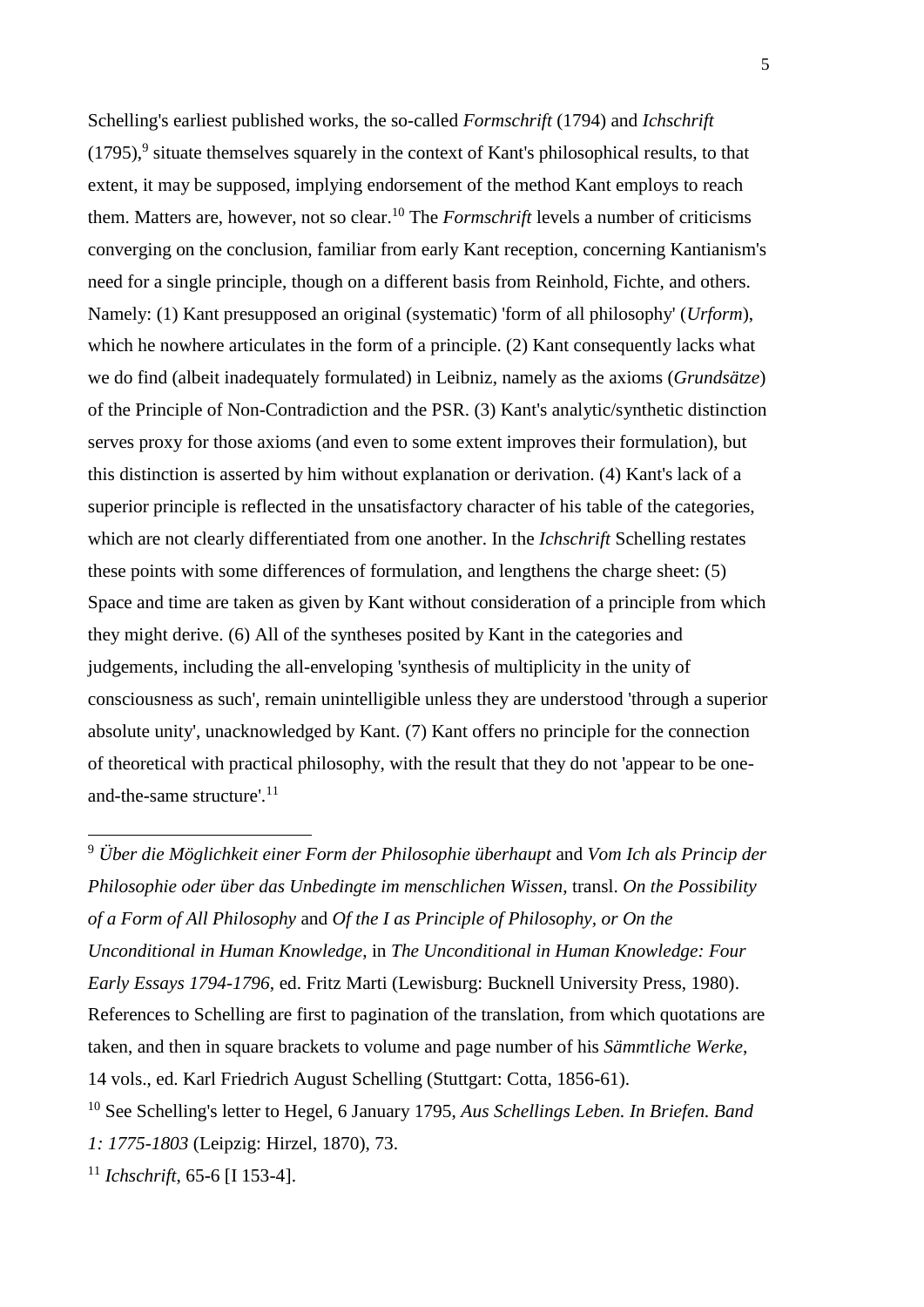The remedy is supplied, Schelling asserts, by taking as the highest *Grundsatz* 'A=A' or 'I=I'. The *Formschrift* provides brief supporting argument for this Fichtean claim,<sup>12</sup> later elaborated in the *Ichschrift*, but for immediate purposes, the important point concerns the level at which Schelling is arguing. As just seen, Schelling presses hard for systematic completeness. Is this a *transcendental* requirement? Knowledge of that which ultimately determines our forms of thinking does not in any obvious or straightforward sense help to explain, or add to our capacity to justify, the claims of ordinary *Erfahrung*. The case can be made however, and is made by Fichte, that it qualifies nonetheless as an *indirect* transcendental requisite, by virtue of being required in order to tie up the several loose ends left by Kant, and, connectedly, in order to deflect radical skeptical attacks on Kantianism such as those of Schulze and Maimon.<sup>13</sup> What is clear at any rate is that, if systematic completeness demands that all conceptualization derive from an unconditionally necessary *ergo* unitary source, then the standard Kantian transcendental rubric – viz., identifying the conditions of possible experience and thereby furnishing transcendental proof of the relevant object-constituting principles – fails to encapsulate the task of philosophy, which needs to develop, if not instead then in addition, *top-down*, and to no longer allow its boundaries to be set by the experiential interface of the knowing subject with given objects of cognition.

The need for such an approach is of course affirmed in Fichte's *Grundlage der gesammten Wissenschaftslehre* of 1794/5. What differentiates Schelling's approach from the *Wissenschaftslehre* is Schelling's direct concentration in the *Formschrift* on the distinction between form and content in his attempt to establish 'the possibility of philosophy'. In summary, Schelling's argument is that, if philosophy is to be possible as a system, then the principle that makes it possible must be considered to have form and content, and to have two aspects: outwardly it must be such as to condition all other *Wissenschaft*, whilst inwardly it must itself derive from an unconditioned source. The difficulty lies in understanding the latter, and here Schelling's texts exhibit complexity, and reveal strain, in a way that will prove of enduring importance for his philosophical development.

Unconditionality requires that neither form nor content have precedence over the other, from which it follows that they must yield one another reciprocally. As Schelling

<sup>12</sup> *Formschrift*, 45 [I 96-7].

<sup>13</sup> See *Formschrift*, 38-9 [I 88-9].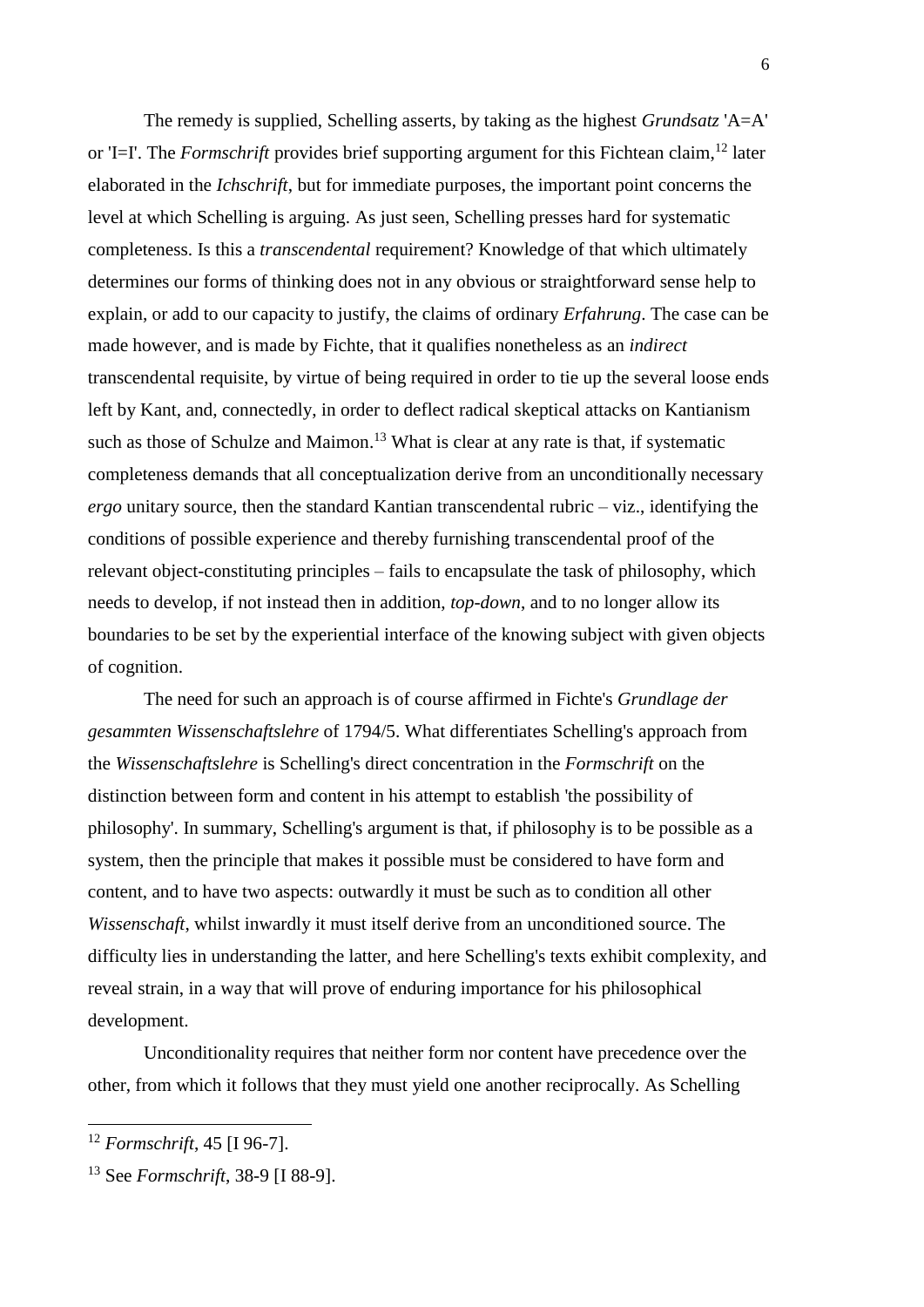puts it, 'such a proposition' – the sought-for highest principle – 'can be given only by its own criteria [nur durch seine eigenen Merkmale gegeben seyn]'.<sup>14</sup> But in thinking of form and content as standing in the *relation* of reciprocal determination, we seem to be assigning each term an identity of its own (since any criterion must be distinguishable from what is measured by it). The conclusion towards which Schelling initially appeared to be headed when he asserted the inner unconditionality of the source of philosophical cognition, is that the very distinction of form and content vanishes in a supreme principle which is strictly *supra*-relational,<sup>15</sup> but to draw it would, obviously, undermine its status *as* a principle. Accordingly Schelling maintains the distinctness (at least conceptual or rational) of form and content, while conceding that their reciprocal determination forms a 'magic circle' and intimating that its articulation *as* a principle involves a compromise with discursive necessity.<sup>16</sup>

The distinctiveness of the *Formschrift* in confirmed by comparison with the equivalent text in Fichte's corpus, *Über den Begriff der Wissenschaftslehre*, published slightly earlier in 1794. Fichte too makes the case for the necessity of a single principle in which form and content are necessarily connected, and the content of which contains systematic form, $17$  but what drives his argument is simply the familiar Cartesian foundationalist necessity that we show how *certainty* is possible.<sup>18</sup> Fichte consequently, and consistently with this aim, defines systematic form in a way that reduces it to the mere inferential transmission of certainty.<sup>19</sup> Schelling too, of course, thinks that the supreme principle of philosophy must be doubt-proof and transmit its indubitability to whatever is derived from it, but the production of certainty is not the condition to which the system of philosophy, according to the *Formschrift*, is ultimately answerable: epistemic properties

<sup>14</sup> *Formschrift*, 44 [I 96-7].

<sup>15</sup> One might consider this implied by what is said in the *Formschrift*, 43, 44 [I 94, 96].

<sup>16</sup> *Formschrift*, 43 [I 94]. The problem resurfaces in *STI*, 19-21 [III 358-60].

<sup>17</sup> 'Concerning the Concept of the *Wissenschaftslehre*' [*CCWL*] (1794), in *Early Philosophical Writings*, trans. and ed. Daniel Breazeale (Ithaca: Cornell University Press, 1988), 109-10.

<sup>18</sup> The principle must be 'certain in itself, through itself, and for its own sake' (*CCWL*, 108). See also *CCWL*, 102 – the touchstone is something which the subject 'really *does know* and *can know*' – and the Second Preface (1798), 97.

<sup>19</sup> *CCWL*, 104-5.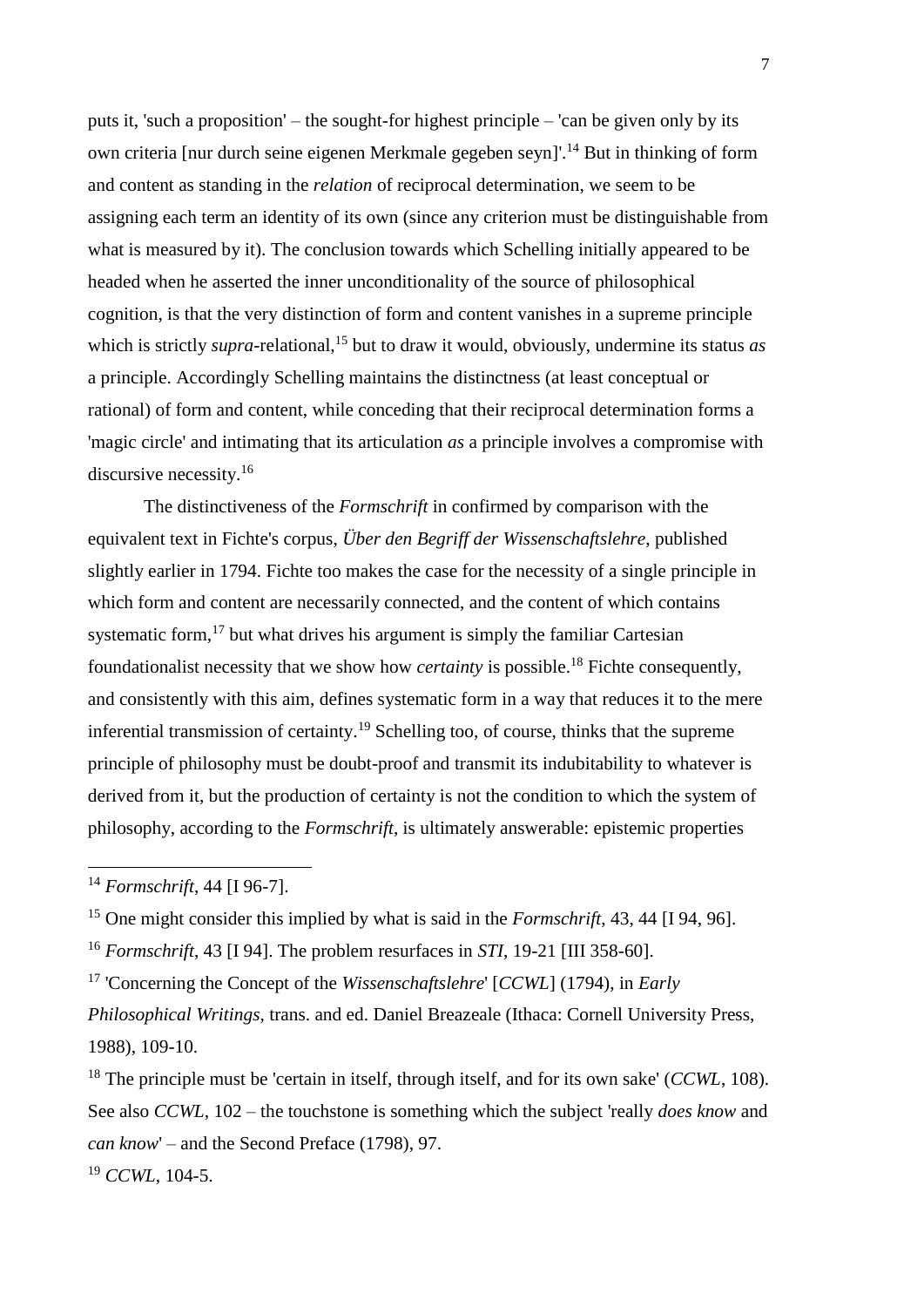are regarded by Schelling as *markers* and *consequences* of philosophical insight, <sup>20</sup> but they do not encompass its final objective. This concern of Schelling's with knowledge of form on its own account, not merely for the sake of the epistemology of worldly claims to knowledge, may fairly be described as platonistic.

A further relevant difference from Fichte may be noted. Fichte states in the Preface to *Über den Begriff* that what he is about to describe is 'hypothetical': it represents the only possible foundation of knowledge, *if* there is knowledge, i.e., *if* there is some *actual* relation of some content to the consciousness of a person said to 'know' it.<sup>21</sup> The principle targeted in Schelling's *Formschrift* rests on no such condition: the unconditioned is already ('absolutely') known, prior to any epistemic conditionals. In some sense, therefore, it antedates 'possible experience', for which (along with everything else) it is of course necessary, but not merely *qua* condition of it or in *relation* to it.

That Schelling does not share Fichte's conception of the source of unconditionality, and so must employ other means, becomes clear when he expands his identification of the absolute with *Ichheit* in the *Ichschrift*. His argument here mirrors neither Kant's extrapolation of the transcendental unity of apperception from the necessity of the representation-bound 'I think', nor Fichte's claim that postulation of the absolute I is necessitated from the interior of self-consciousness, nor Fichte's argument that it is demanded as a condition for the possibility of certainty. What Schelling envisages is a form of absolute reflexivity which he wants to connect inseparably, but declines to identify outright, with either the epistemic reflexivity of self-validation or the self-given reflexivity of self-consciousness. It is instead intended to precede both. For this reason, in his attempt to positively explicate absolute *Ichheit*, Schelling moves directly to talk of freedom and *causa sui*.

So far, then, we have seen how certain philosophical motives in Schelling's earliest writings do not replicate lines of thought in Kant and Fichte, but no conflict as such has emerged: in so far as the *Formschrift* and *Ichschrift* subscribe to the aim of deriving the reality of cognition from a single principle interior to philosophical reflection, they participate in the transcendental project, despite the difference of Schelling's way of showing the self to be the supreme principle of knowledge from those of Kant and Fichte.

<sup>20</sup> The 'magic circle' is what *grounds* the 'absolute evidence' of the highest *Grundsatz*, hence is strictly *distinct* from it (*Formschrift*, 43, 45 [I 94, 97]).

<sup>21</sup> *CCWL*, 95 and 102.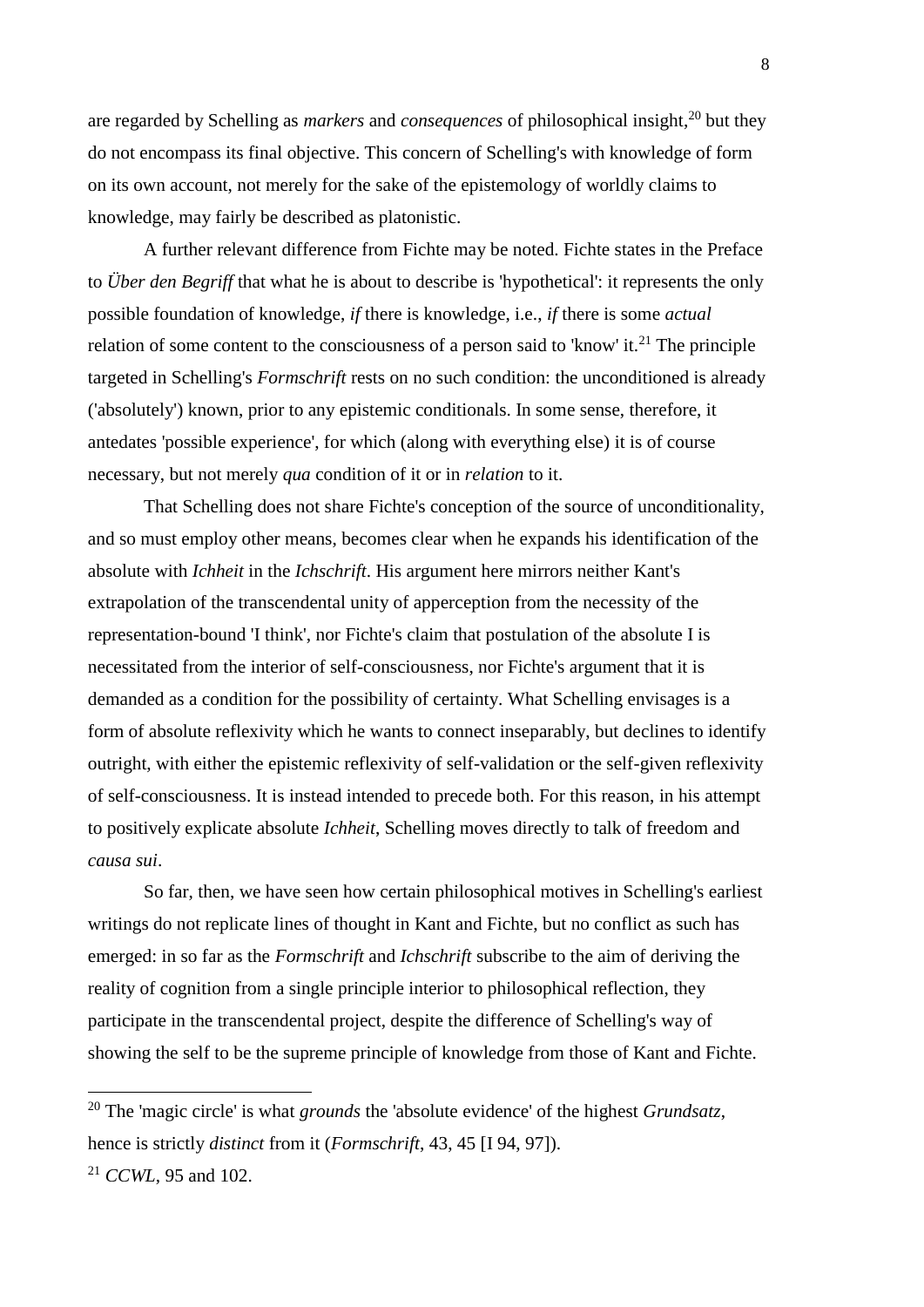# **3. Schelling's 1800** *System of Transcendental Idealism***: revision of the transcendental method in the light of** *Naturphilosophie*

Later in the 1790s Schelling publishes the series of texts that constitute his *Naturphilosophie*, and up until 1800, his readers might have been forgiven for wondering how, and indeed whether, the two lines of thought that he has been pursuing are supposed to join up. Schelling's investigation of Nature – though perhaps not strictly inconsistent with Fichte's *Wissenschaftslehre*, if one downplays some of Schelling's stronger assertions concerning the status of *Naturphilosophie* – does not appear to belong to the same movement of thought as that which proclaims the reality of the absolute *Ich* and the absolute primacy of freedom. It is not until the *System of Transcendental Idealism* (*STI*) that Schelling addresses directly the question of what, on his view, the transcendental method amounts to.

The account that emerges in the opening sections of *STI* is complex and original. What Fichte has furnished, Schelling declares, is only the 'elementary principles' of a *sub*component of one *half* of the total system of philosophy. Specifically, the *Wissenschaftslehre* contains a theory of the (merely) *ideal* component of what Schelling himself conceives as transcendental philosophy. What this means becomes clearer when the full system has been presented, which in turn involves grasping the way in which Schelling came to conceive it, a process in which his *Naturphilosophie* is revealed to have played a key role.

A direct interest in understanding nature on its own account, in a way that is thematically continuous with the physics of Kant's *Metaphysische Anfangsgründe* and the theory of organic nature in the Third *Critique*, but which is not motivated strictly and exclusively by transcendental requirements, and which instead recalls Goethe's endeavour to penetrate to the inner source of Nature in itself,  $^{22}$  led Schelling, beginning in 1797, not simply to reflect on extant natural science in the regressive Kantian spirit of asking what its *a priori* presuppositions might be, but to attempt, in Goethean manner, to creatively extend the theory of nature in original philosophical terms. These terms were heavily indebted to Fichte, whose theory of the *Ich* provided Schelling with his key ideas about how to model

<sup>22</sup> Goethe's *Versuch die Metamorphose der Pflanzen zu erklären*, with its theory of the *Urpflanze*, was published in 1790.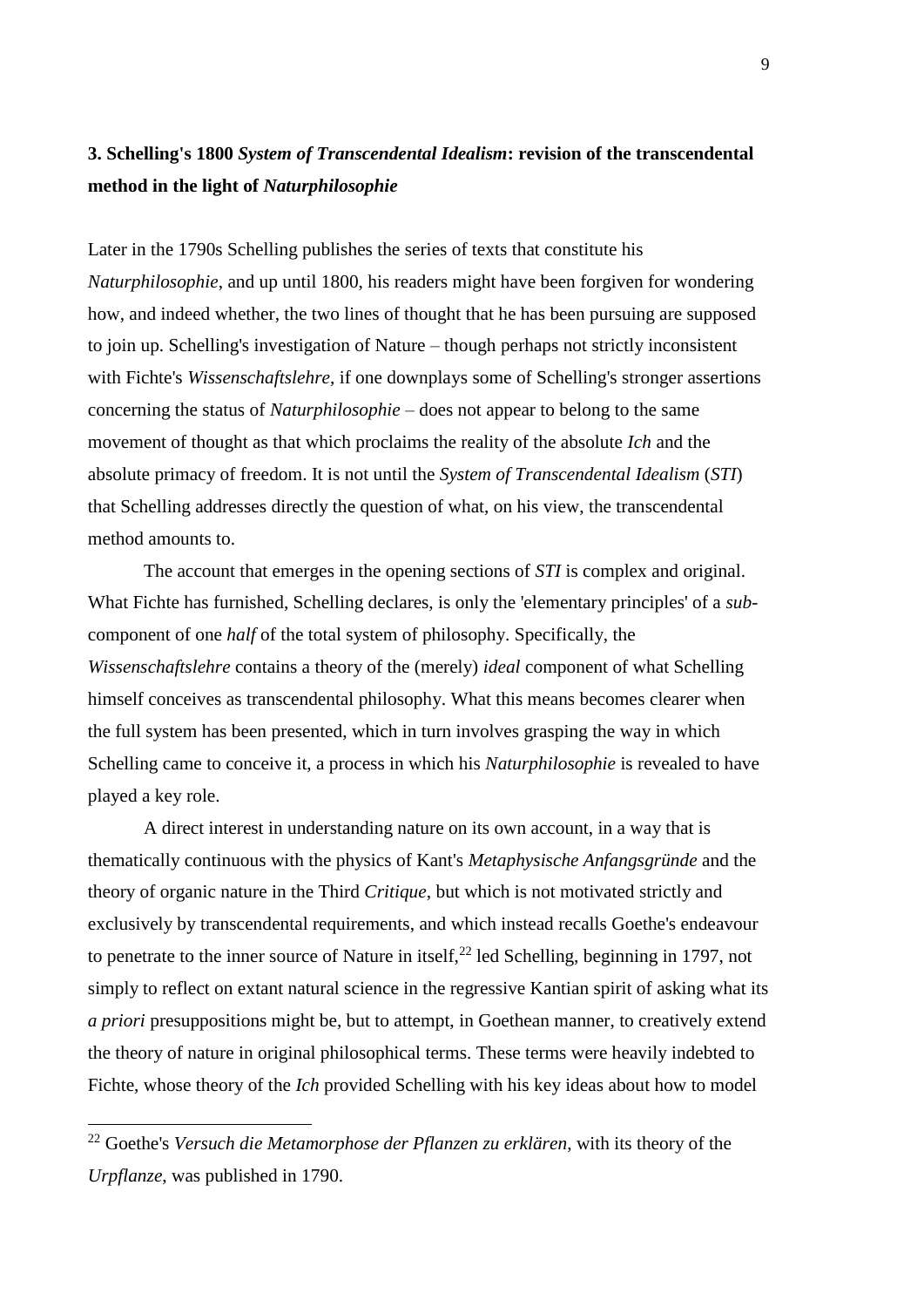Nature philosophically, yet the *Naturphilosophie* that resulted was not a piece of Fichteanism: on the contrary, Schelling's interest in Nature as an immediate self-standing philosophical *explanandum* violated the Fichtean stricture that no reality should be granted Nature that has not been derived in advance from the principles of the *Wissenschaftslehre*; for Fichte, Nature as such cannot call for explanation, since this will necessarily have already been supplied by the derivation which licensed our original positing of it.

The situation, as Schelling explains it in *STI*, is that we now find ourselves, thanks to *Naturphilosophie*, in possession of the new knowledge, not owed to Fichtean procedures, that Nature has the structure of *Intelligenz* (Schelling's preferred term in this text for rational subjectivity<sup>23</sup>). This prompts the two major innovations that differentiate Schelling's position in *STI* from Fichte's *Wissenschaftslehre*, and which by Fichte's lights compromise the autonomy of transcendental reflection.

First, Schelling claims that we have been brought to see that *Naturphilosophie* constitutes one independent, irreducible part of philosophy.<sup>24</sup> It is independent because, although the way that Schelling theorizes Nature certainly took its cue from Fichte, this relation is ultimately contingent: enlightened philosophical reflection would, Schelling supposes, have led to the same conclusions regarding Nature's essence. And what shows that, initial appearances to the contrary, this elevation of Nature poses no (Spinozistic) threat to transcendentalism – and hence need not be countered in the way that Fichte opposes his idealism to dogmatism – is precisely the fact that the structure which has been discovered in Nature is the *same* as that of Intelligence. The conclusion to be drawn accordingly, Schelling argues, is that *Naturphilosophie* stands in *parallel* with the type of idealism initiated by Kant and developed to a higher level by Fichte.

Second, and of particular importance for the topic at hand, what we have been brought to see is that there is an alternative way of completing the other, transcendental part of philosophy, which differs from the *Wissenschaftslehre* and leads to the devaluation and circumscription of Fichte's achievement described above. Taking as our starting point the same fundamental question as that with which Kant's *Critique of Pure Reason* and Fichte's *Grundlage* begin – namely: How in general is cognition originally possible? – Schelling argues that the transcendental philosopher may, and should, attempt to answer it,

<sup>23</sup> *STI*, 5 [III 339].

<sup>&</sup>lt;sup>24</sup> *STI*, 6 [III 340-1].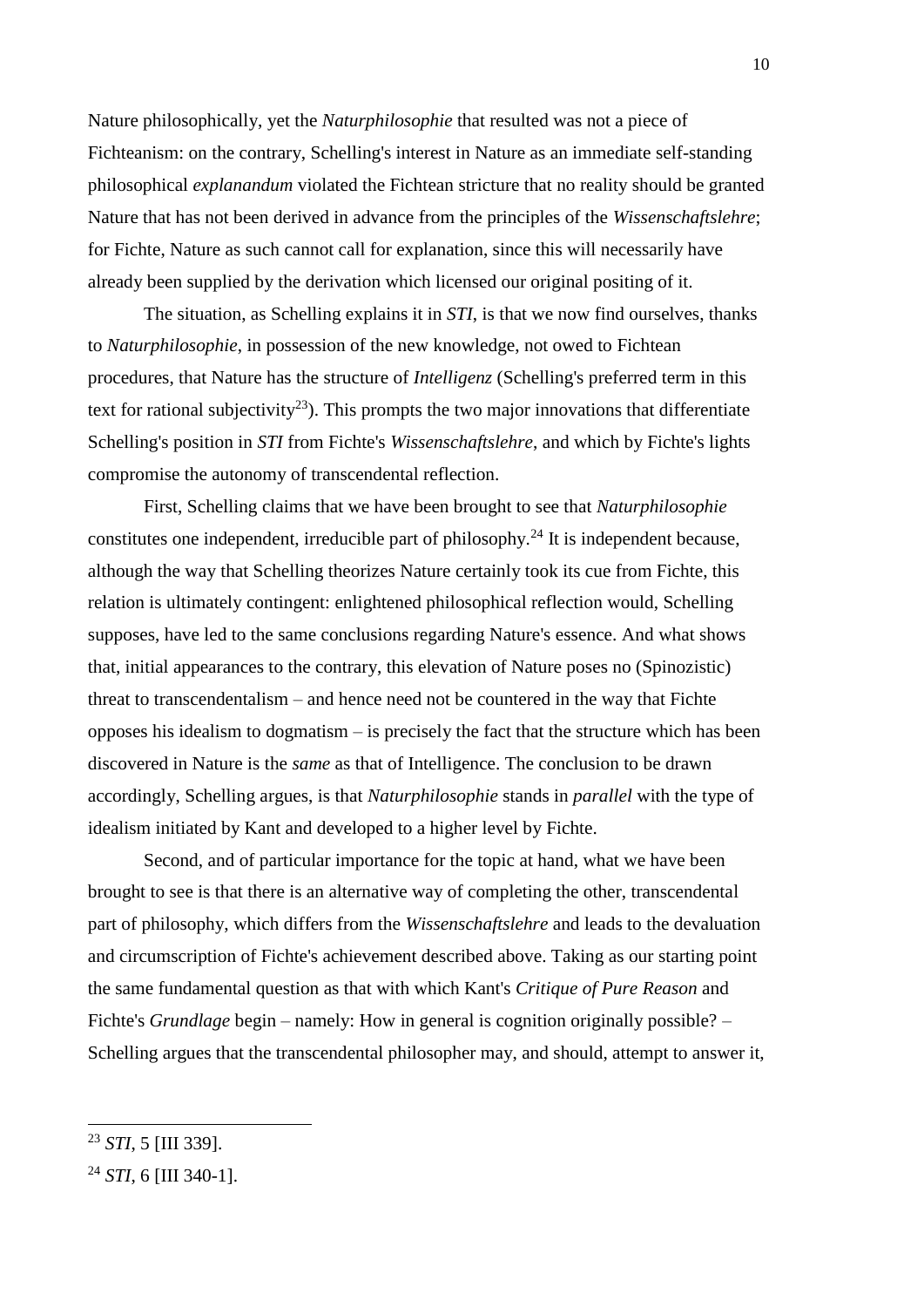not exclusively by reflection on the *subjective* conditions which must be in place for cognition to result, but *in addition* by reflection on the constitution of its *real* object.<sup>25</sup>

Thus, just as the total system of philosophy envisaged by Schelling has two parts, one of which begins on the subjective or 'ideal' side (transcendental philosophy) and the other on the objective or 'real' (*Naturphilosophie*), so too does the former part divide into two aspects: cognition should be understood, *within* transcendental philosophy, as involving the *congruence* of (i) the constitution of real objects, with (ii) that of the subjective representations we form of them; that is, as a matter of *co-determination* of object and act of cognition. The concrete meaning of this proposal emerges in due course in *STI*, when we see how Schelling's deductions actually work,<sup>26</sup> but the basic thought is sufficiently clear. When Kant in the Preface states his Copernican hypothesis that our mode of cognition is determinative of the objects of cognition, he opposes it to another (viz., the hitherto universally accepted) conception in which the direction of determination is reversed, but he does not pause to consider the possibility that the relation might be one of necessary reciprocal determination. Kant excludes this or any other third possibility, and this is because the only form which he envisages it as capable of taking is that of the (hopeless) Leibnizian theory of pre-established harmony.<sup>27</sup>

Schelling by contrast makes free use of the concept of pre-established harmony (*vorherbestimmte Harmonie*) to denote his way of thinking. However, Leibniz's version of the doctrine is not what is being proposed in *STI*. A harmony of constitutions which is *pre*established, *sensu stricto* and on Leibniz's conception, is one that has been engineered antecedently by some entity *independent* of both the cognizing subject and the cognizing object. This is what gives the agreement of representation and object the appearance of a fortuitous accident, and renders the hypothesis vulnerable to skepticism in all the ways that Kant is anxious to avoid. What Schelling envisages, by contrast, is a harmony established

<sup>25</sup> Described as a 'history of self-consciousness', composed of a '*graduated sequence* of intuitions' (*STI*, 2 [III 331]).

<sup>&</sup>lt;sup>26</sup> *STI*, 60-72 [III 411-26] shows how Schelling's transcendental method departs from Fichte: productive intuition, *Produciren* or *produktiven Anschauung*, replaces Fichtean *Setzen*, and what is produced is the *thing in itself*, yielding 'two opposites really opposed to each other' as the two factors in intuition.

<sup>27</sup> *Critique of Pure Reason*, B166-8, concerning the idea of a *Präformationssystem* of pure reason.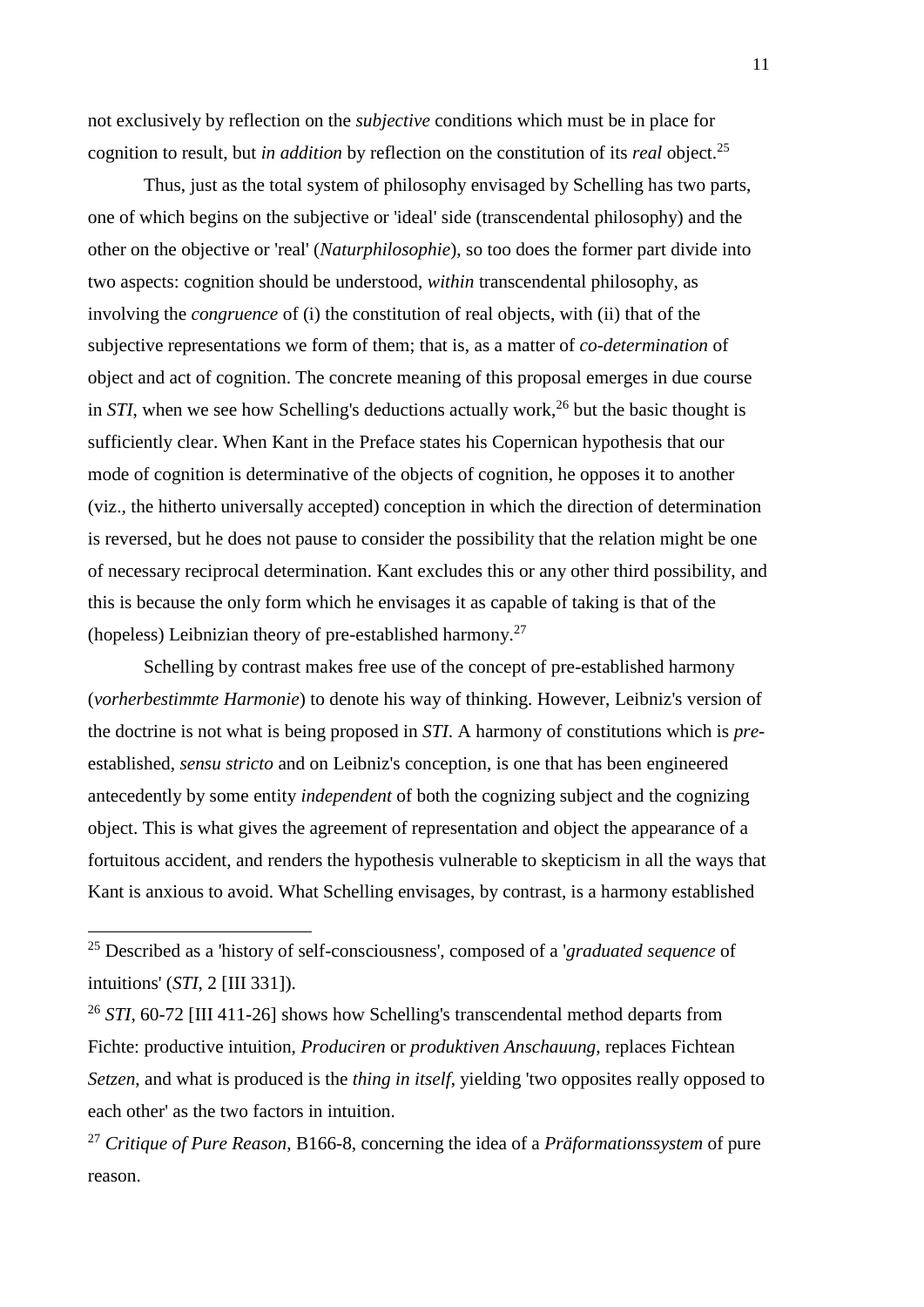*within* the compound 'subject-cognizing-object', i.e., one which by virtue of its *internality* avoids all appeal to external anchoring, in a way that would disqualify Schelling's claim to have proposed a new yet genuinely transcendental methodology. The formula employed to express this point is that of *identity* of subject and object. 28

Now it is evident that, even if Schelling's claim to be innovating the transcendental method is formally admissible, two urgent questions are now on the table. One: If the system of philosophy has two parts, how are these (known to be) joined? Mere talk of parallelism seems descriptive rather than explanatory. Two: If the transcendental part of the system of philosophy, in its revised, Schellingian form, appeals to a 'subject-cognitionobject' totality, what is the nature of this whole, and what epistemic assurance do we have of its reality?

The answer to the second question – which will lead us indirectly to Schelling's answer to the first – emerges when we take note of the specific twist that Schelling employs in explaining how he conceives his transcendental method. The problem with the type of proofs that Fichte offers in the *Wissenschaftslehre*, Schelling says, is that they are merely *teleological*, hence fail to establish anything more than requirements of *ideality*. 29 In other words, they tell us how objects of cognition need to be *thought to be* – more precisely: how objects need to be *thought* to be *represented* in experience, or *thought* to be *experienced* as being – but they do nothing to show that this need is actually fulfilled.<sup>30</sup> What (alone) would satisfy this condition is a deduction that exhibits the *mechanism* of cognition, or, as Schelling also puts it, that displays its 'real origin'.<sup>31</sup>

Now it is clear, even without the independent evidence supplied by Schelling's intensive discussion of the problem of the relation of mechanism and teleology in his earlier *naturphilosophisch* texts, that when Schelling talks of a necessary complementarity

1

<sup>30</sup> Schelling is, note, locating the same fault in Fichte as Kant locates in the *Präformationssystem* (and, incidentally, that Maimon located in Kant): namely that it leaves me only 'able to say that', due to my subjective organization, 'I am so constituted that I cannot think this representation otherwise'; which is 'what the sceptic most desires' (B168).

<sup>31</sup> Which Schelling calls 'eine wirkliche [*Akt der*] *Construktion* der Objekte': *STI*, 3, 13 [III 333, 350].

<sup>28</sup> *STI*, 11-12 [III 348-9].

<sup>29</sup> *STI*, 3-4 [III 332-3].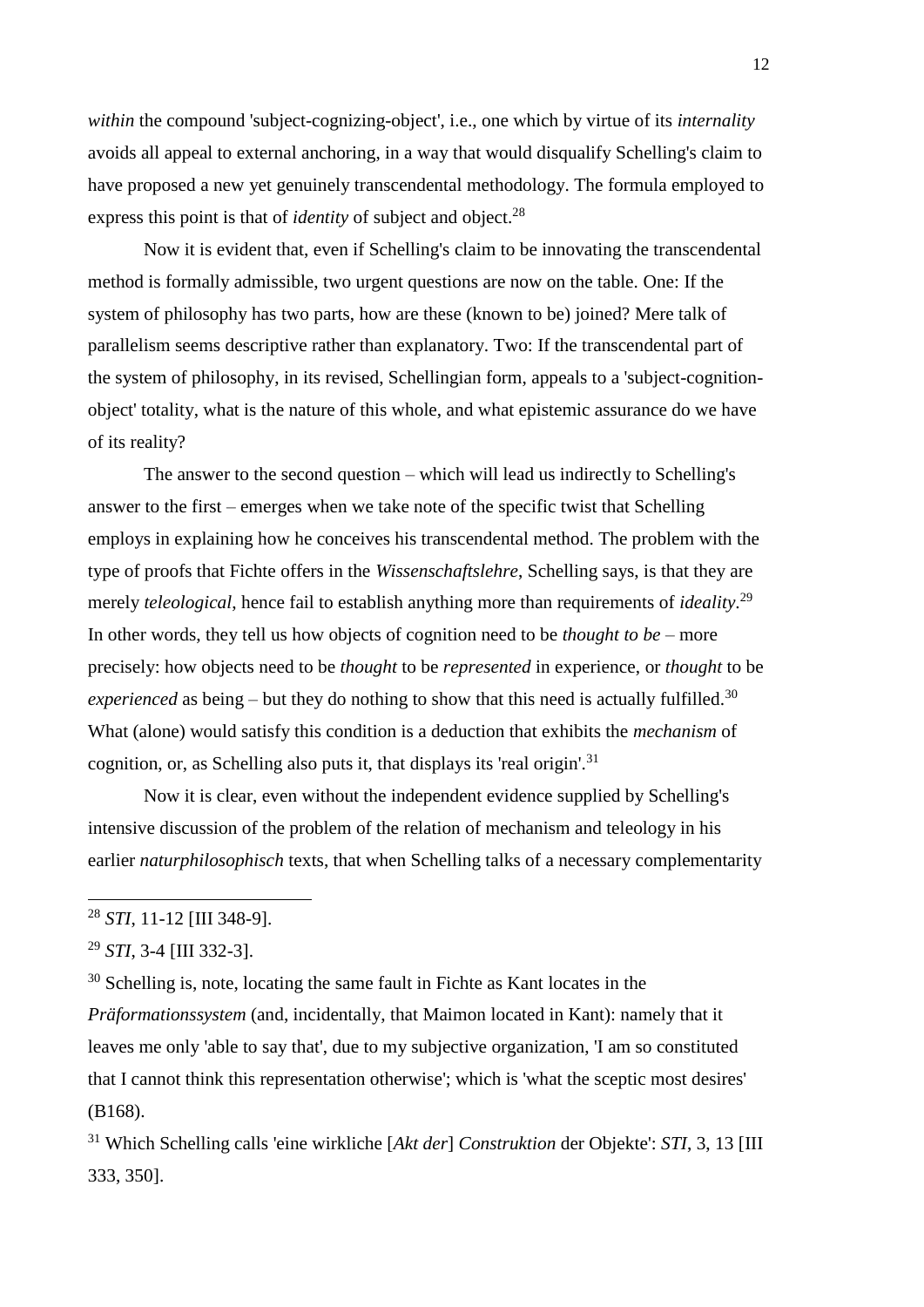of 'mechanistic' and 'teleological' determination within cognition, what he has in mind is the solution to the dialectic of teleological judgement in Kant's Third *Critique*. This consists, briefly stated, in the positing of a supersensible ground of unity of the teleological and mechanistic orders that we judge to be found in nature. Correlated with this postulation is Kant's theory of the intuitive intellect, for this, on Kant's account, is required in order to explain how there can be, or how our mode of cognition can be such as to come to represent there being, two such structurally different orders, which are nevertheless fundamentally in accord with one another, that is, both externally in nature as a realm of appearance, and co-thinkable by the human intellect. Kant of course intends his positing of a unifying supersensible ground of mechanism and teleology, and the intuitive intellect, in terms much epistemically weaker than those that Schelling requires for his transcendental account of cognition in *STI*: Schelling must suppose to be constitutive what Kant regards as 'merely regulative'. But the key point stands nonetheless: If Kant is right that reflection on the conditions of possibility of certain objects, those that we call living organisms ('natural ends'), commits us to this postulation, then it cannot be objected to Schelling that his use of the same idea in explaining cognition in general breaks with the constraints imposed by the transcendental method. What can be said, of course, is that Schelling has disregarded or overridden Kant's distinction of the constitutive and the regulative. But that is strictly another matter, about which Schelling has much to say elsewhere: his case for *Naturphilosophie* involves an extended critique of Kant's tactic of regulativity as a means to epistemological modesty.<sup>32</sup>

The other tabled question still requires an answer. Supposing Schelling to have a rightful claim to modify transcendental method in the way described, how is the system of philosophy which employs this method related to his *Naturphilosophie*? The question is of importance if only because, in the absence of a unitary perspective encompassing both

1

<sup>32</sup> In briefest summary: regulativity may define the status of certain principles in accordance with which *scientific research* should proceed, but it cannot coherently pertain to the *philosophical* theory of nature, for to approach Nature '*as if X'* just *is* to affirm Nature's intrinsic constitutional *X-warrantingness*; which it is the job of metaphysics to explicate. See Schelling's *Ideen zu einer Philosophie der Natur* (1797, 2nd expanded edn. 1803), II 187-200 and 291-5. For further discussion see my 'German Idealism, Classical Pragmatism, and Kant's Third *Critique*', in *Pragmatism, Kant, and Transcendental Philosophy*, ed. Gabriele Gava and Robert Stern (London: Routledge, 2016), 22-45.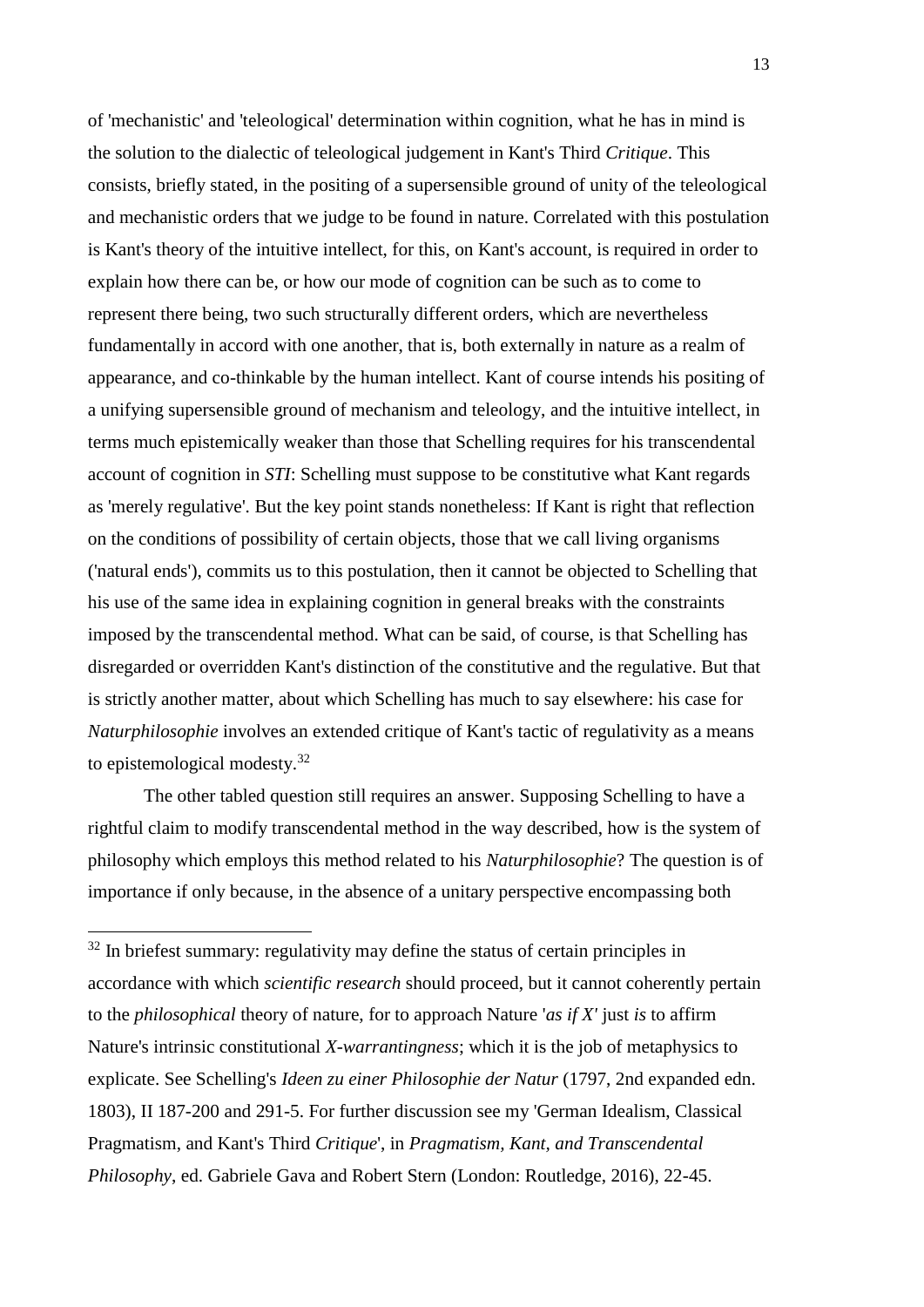systems, or system-parts, it may reasonably be objected that there is no need, perhaps even no scope, for the same job to be done twice. If either story-version suffices in its own terms, what need is there for the other? More pointedly: If *Naturphilosophie* recounts the story with reference to objects *qua* real, then why not regard Schellingian transcendental philosophy as a mere heuristic, perhaps of use in showing us how to escape the methodological solipsism which has conditioned philosophical reflection since Descartes, but which has no further, positive philosophical value of its own?

Schelling's intention in *STI* is certainly not to reduce transcendental philosophy to a mere negative epistemological propaedeutic to the true metaphysical story, and if the conception of transcendental method which he develops there is correct, then we can see why *Naturphilosophie* cannot be granted monopoly rights: if transcendental reflection on the objects of cognition reveals them to be double-aspected, i.e., identities of the real and the ideal, then explication of what makes them susceptible to cognition leads to conclusions which have full metaphysical reality. The same result is supported by *Naturphilosophie* in so far as it discovers light, gravity, etc., to be resolvable into *activity*. (So as Schelling puts it: the two system-parts 'mutually presuppose and demand' and 'must seek each other'.  $33$ )

That Schelling takes the model of equally weighted double vision seriously becomes clear when we see how he pursues its implications.<sup>34</sup> The integrity and credibility of the whole turns on our assurance of the harmony of its system-parts, and since this harmony cannot be discovered outside them, it must be furnished from within each, that is, presented in a twofold manner. And this is achieved, Schelling argues, by the teleological portion of *Naturphilosophie*, and by the role of philosophy of art in transcendental thinking: organic life and artworks *show* the identity of the system-parts, in their respectively and complementarily unconscious and (self-)conscious forms, in so far as they *exhibit* the identity of the ideal and the real *überhaupt*.

### **4. Schelling's Identity Philosophy: transcendentalism fused with Spinozism**

<sup>33</sup> *STI*, 6, 7 [III 340, 342].

<sup>34</sup> *STI*, 11-12 [III 347-9].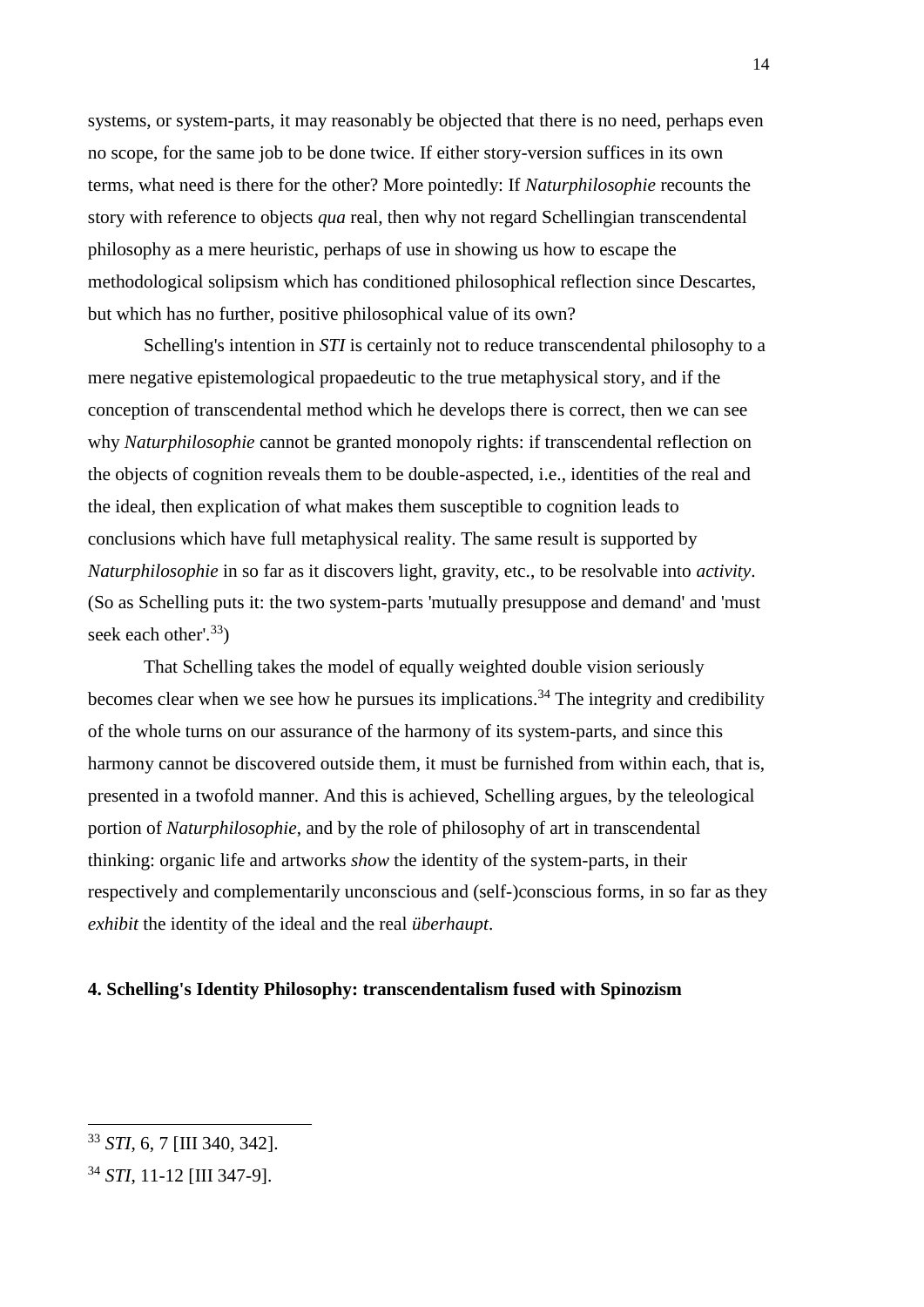The *Formschrift* and *Ichschrift*, we saw, locate themselves within the development of transcendental philosophy, while demanding a single principle to remedy Kant's defects. The *STI*, however, denies that any such principle is possible. How is this to be understood?

That more is involved in *STI* than simply releasing transcendental philosophy from the stringent single principle requirement and incorporating it within a larger philosophical structure, can be seen if we go back to the difficulty encountered in the *Formschrift* noted earlier. Schelling's claim there was that transcendental philosophy forces recognition of the unconditioned absolute: this result is delivered immediately, Schelling claimed, by Kant's new philosophical method. What has been asserted in *STI* is that this unconditioned absolute, though *made manifest* by transcendental reflection, cannot be *grasped* by it. Nor, moreover, can it be grasped through the conjunction of transcendental philosophy and *Naturphilosophie*. The text makes it quite clear that Schelling intends no such claim: the final object of philosophy, as described in *STI*, is the identity of *Intelligenz* and Nature, yet, Schelling writes, 'in so far as I *wish to explain* this identity, I must already have *done away with it*', for the straightforward reason that explanation, in whichever direction it goes, entails giving priority to the one factor over the other, cancelling the identity.<sup>35</sup> What can be done *instead* is (only) to account for their (mere) *coincidence* (*Uebereinstimmung*, Zusammentreffen) in cognition.<sup>36</sup> This explanatory task, we have seen, can be discharged in two ways, and when these are fitted together, we can claim to have secured through their conjunction 'the supreme principle for all knowledge', and to that extent to have solved the 'main problem' (*Hauptaufgabe*) of philosophy *qua* science.<sup>37</sup> But the unconditioned absolute itself is not captured in the systematic net. It remains outside it. This is again made clear when Schelling emphasizes, in Part One of *STI*, that the highest principle sought in transcendental philosophy is a principle of *knowledge* but not a principle of *being*, and that self-consciousness 'is not a kind of *being* for us, but a kind of *knowing*';<sup>38</sup> and that the very same is true of *Naturphilosophie*, since it resolves Nature into (so to speak) unconscious self-consciousness.<sup>39</sup>

<sup>35</sup> *STI*, 5 [III 339].

<sup>36</sup> *STI*, 3, 6, 7 [III 339, 342].

<sup>37</sup> *STI*, 7 [III 342].

<sup>38</sup> *STI*, 16 [III 354].

<sup>39</sup> *STI*, 17 [III 356].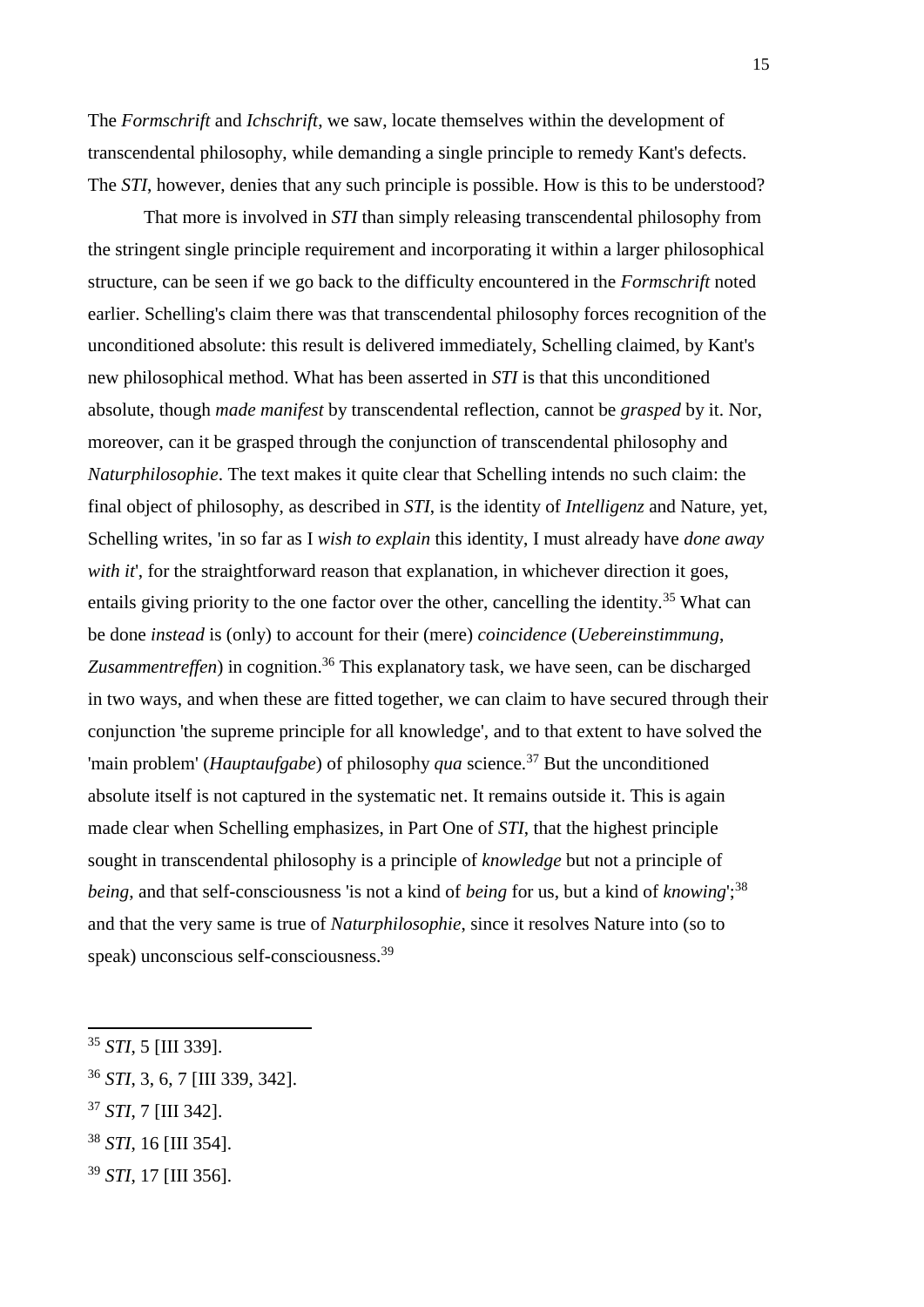Now it may be observed that Schelling's system in 1800 appears to bear the same type of relation to the unconditioned absolute as Kant's system does to the thing in itself,<sup>40</sup> and this prompts the question of what, if anything, has been gained by Schelling's overhaul of Kant's transcendental idealism. The answer is, everything and nothing: the latter, to the extent that it remains true for Schelling too that the unconditioned, though obliquely yet immediately present to thought in some sense, is not a possible *object* of cognition; and the former, to the extent that the boundaries of philosophical comprehension have been pushed all the way back, tying up Kant's loose ends and leaving cognition fully self-transparent. Schelling's claim is therefore to have rendered Kant's 'land of truth' borderless: it remains conditioned in its unbounded wholeness, but its conditioning by the unconditioned has been *comprehended* in the exact sense denied by Kant.

One way of viewing the point Schelling has reached in *STI*, which underlines his difference from Fichte as well as from Kant, is in terms of the Kant-Spinoza opposition, regarded by Fichte, but not by Schelling, as a relation of contradiction. Spinoza's importance for Schelling philosophy is of course reflected in his *Naturphilosophie*, but only in a relatively limited sense, since, as just seen, *Naturphilosophie* lies for Schelling on the same conceptual plain as transcendental philosophy (it comprises the full kantianization of Nature). Schelling's truly Spinozistic dimension reveals itself outside *both* his transcendental and his *Naturphilosophie*. It shows up early on in Schelling's recasting of the ontological argument in the *Ichschrift* – the argument fails, he says, in so far as it proceeds from a conception of God-as-object, yet it correctly expresses what is involved *for God himself* in his own thinking of his own *Ich*<sup>41</sup> – and it is present in *STI* in the notion of an unconditioned which *precedes* both system-parts and to which we return once it has been seen how they conjoin.

If this is how things stand in 1800, then it is not hard to understand how Schelling could, within a year, recast his philosophical system in terms that give the appearance of a final dissociation from transcendentalism. The Identity Philosophy, or System of Identity, which Schelling presents in 1801 seems to switch sides from Kant to Spinoza.<sup>42</sup> This impression of discontinuity, whatever its local strategic value in terms of making plain his

<sup>&</sup>lt;sup>40</sup> A concept which Schelling does not repudiate in the manner of Fichte but regards as in need of re-analysis, to strip it of its unknowability: e.g., *Ichschrift*, 79-80 [I 173].

<sup>41</sup> *Ichschrift*, 76n [I 168-9n].

<sup>42</sup> Initially in the *Darstellung meines Systems der Philosophie* (1801).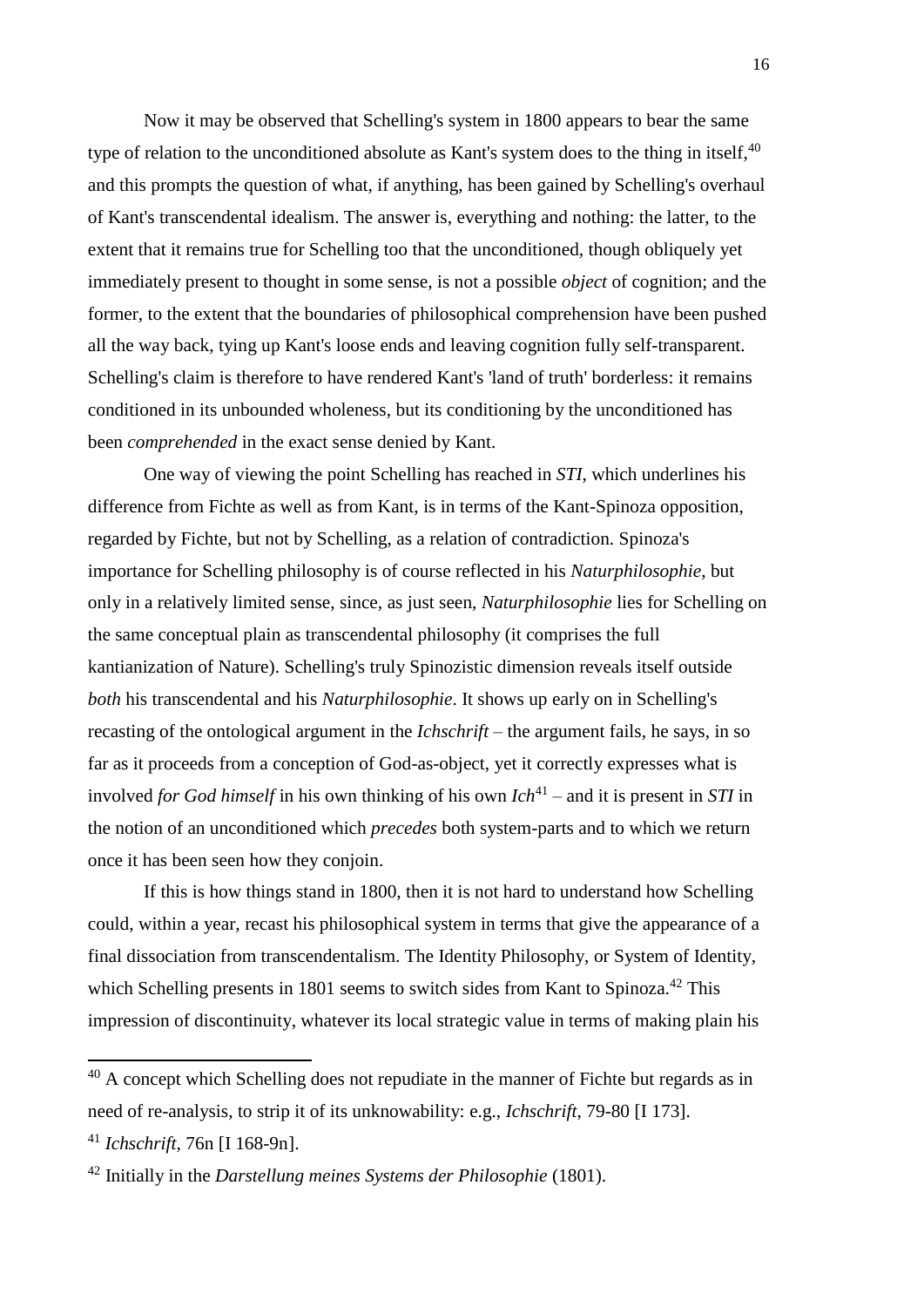independence from Fichte, is however misleading. As we have just seen, *STI* intentionally leaves empty space. What very shortly thereafter leads Schelling to think that he can fill it – that he can articulate the unconditioned absolute in discursive *wissenschaftlich* terms – is his subsequent discovery of the concept of a point of *absolute indifference* between subjectivity and objectivity. This new conceptual figure allows the unoccupied space of *STI* to be reexpressed as the highest axiom of the System of Identity: if an absolute *Indifferenzpunkt*, in itself neither subjective nor objective yet sufficient for both, can be comprehended, then the system of philosophy does not need to be produced through a unification of opposites, rather its parts can be generated top-down from the whole. To that extent the Identity Philosophy is an extension of *STI* made possible by a conceptual innovation.

The developmental continuity becomes clear if we set *STI* alongside Schelling's 1804 *System der gesammten Philosophie und der Naturphilosophie insbesondere* (*SgP*), the most comprehensive articulation of his standpoint as it stood before the turn that leads to his 1809 *Freiheitsschrift*. At the beginning of *SgP* Schelling rehearses the opening moves of *STI* with modifications that incorporate and show to advantage the new conceptual idiom of Identity Philosophy, while restoring the strong monistic claims of the *Formschrift* and *Ichschrift*: <sup>43</sup> (1) Again we begin with the transcendental question of how knowledge is possible, and again Schelling tells us that reciprocal determination of subject and object holds the answer. (2) Reciprocal determination, Schelling notes, instantiates a single invariant form, that of subject-object identity, or judgemental affirmation (viz. of the terms of the identity relation, or of subject and predicate). (3) The manner in which Kant and Fichte refer this form exclusively to the subject, Schelling argues, is arbitrary: instantiation of the form is what *constitutes* the cognition, which is itself a *fact*, and necessarily conscious of itself as such; to qualify it as 'for me' or 'in relation to my mode of cognition' is to annul the cognition, not to rationalize it. (4) Since the form cannot be derived from either subject or object, it must be self-subsistent, and since it comprises affirmation, and produces identity, it must comprise self-affirmation and self-production. (5) The kind of being possessed by the form is accordingly that of God. The subjective

<sup>43</sup> *System of Philosophy in General and of the Philosophy of Nature in Particular* (1804) [extract], in *Idealism and the Endgame of Theory: Three Essays*, trans. Thomas Pfau (Albany, NY: SUNY, 1994), 141-50 [VI 137-51].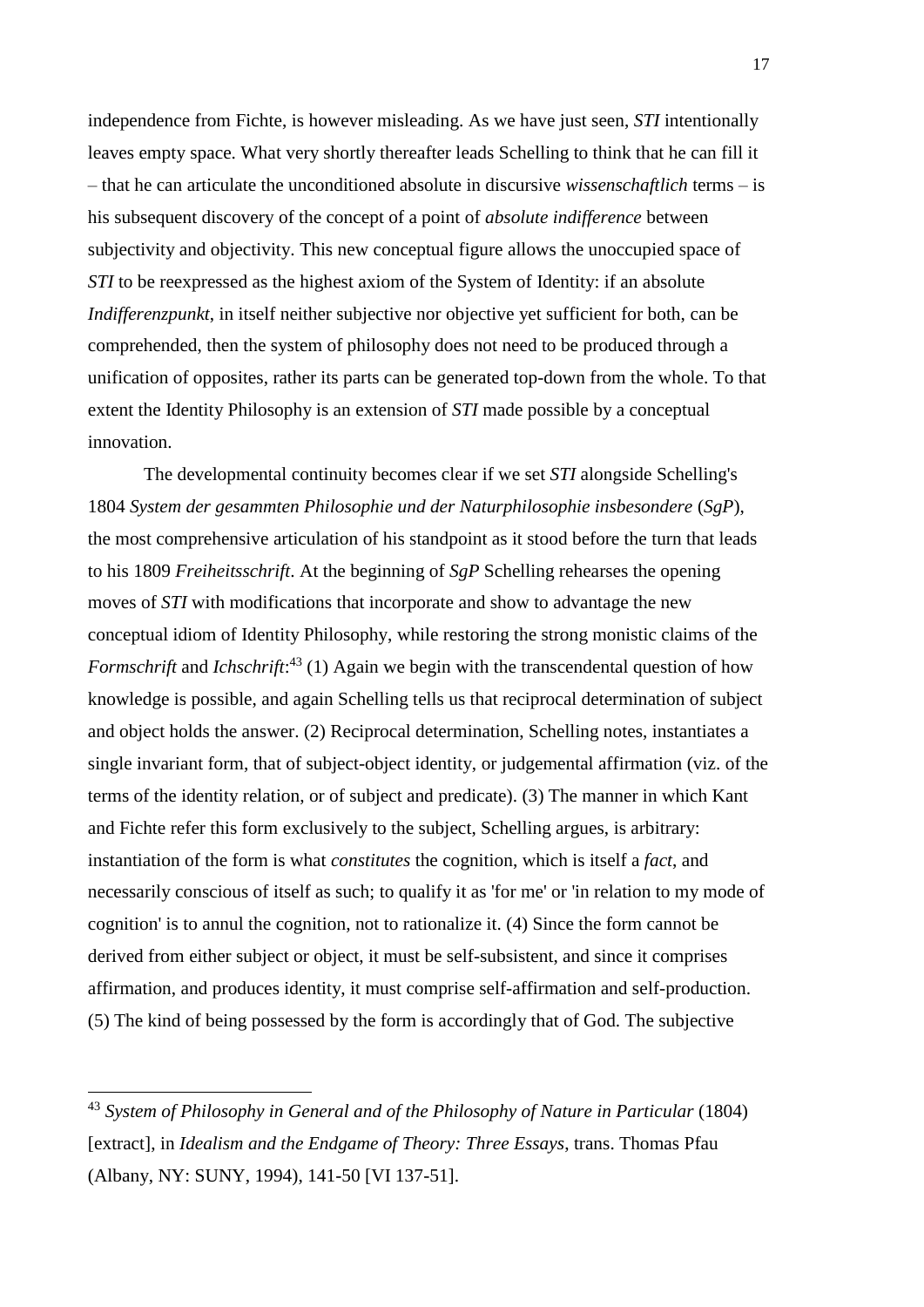idealist model is thus inverted: 'Not I know, but only totality *knows* in me'; in absolute knowledge, 'it is not the *subject* as subject that knows, but reason'.<sup>44</sup>

## **5. Schelling's substantive reinterpretation of the transcendental turn**

There are other texts from Schelling's first decade which bear on the question of his transcendentalism, and there is a great deal more relevant material to be extracted from *STI* and the Identity Philosophy writings,<sup>45</sup> but enough has been said to make clear the complexity of Schelling's relation to transcendentalism played out in his texts from 1794 to 1804. Schelling begins in Kantianism, and each further phase of his development – which includes, in *STI*, a reconceptualization of transcendental method – can be represented as continuous with its predecessor. The *Naturphilosophie*, even though its primary motivation was not transcendental – and it held, as Schelling appreciated, the potential for being set in opposition to Kant's idealism – was eventually melded with transcendental philosophy in *STI*. The final result in 1804, after another set of innovations, appears however to equate Spinoza with Kant or perhaps even to subsume Kantian idealism within Spinozism. What are we to make of this? The vital points concerning Schelling's relation to transcendentalism, on my account, are the following.

1. *Beyond justification*. The *de jure* aim of transcendental philosophy is of relatively little interest to Schelling, for whom the transcendental question, 'how is cognition possible?', is not best understood as a question of justification or warrant; the justifiability of a cognition is, in his view, only one, subject-related property of it, necessarily subordinate to the original fact of cognition itself. For Schelling, the battle with skepticism has been fought and won: Kant's theory may lack systematicity, but nothing further needs to be done to make first-order cognition, at its own level, epistemically secure.<sup>46</sup> Fichte's elaborations, to the extent that they are motivated by the intention of

<sup>44</sup> *SgP*, 143, 147 [VI 140, 147].

<sup>45</sup> To be mentioned in particular is Schelling's *Philosophische Briefe über Dogmatismus und Kritizismus* (1795), which provides an alternative approach to the whole topic of Schelling and transcendentalism, but requires independent treatment.

<sup>46</sup> Indicative of Schelling's stance are his remarks on 'absolute skepticism', *STI*, 7-8 [III 343-4].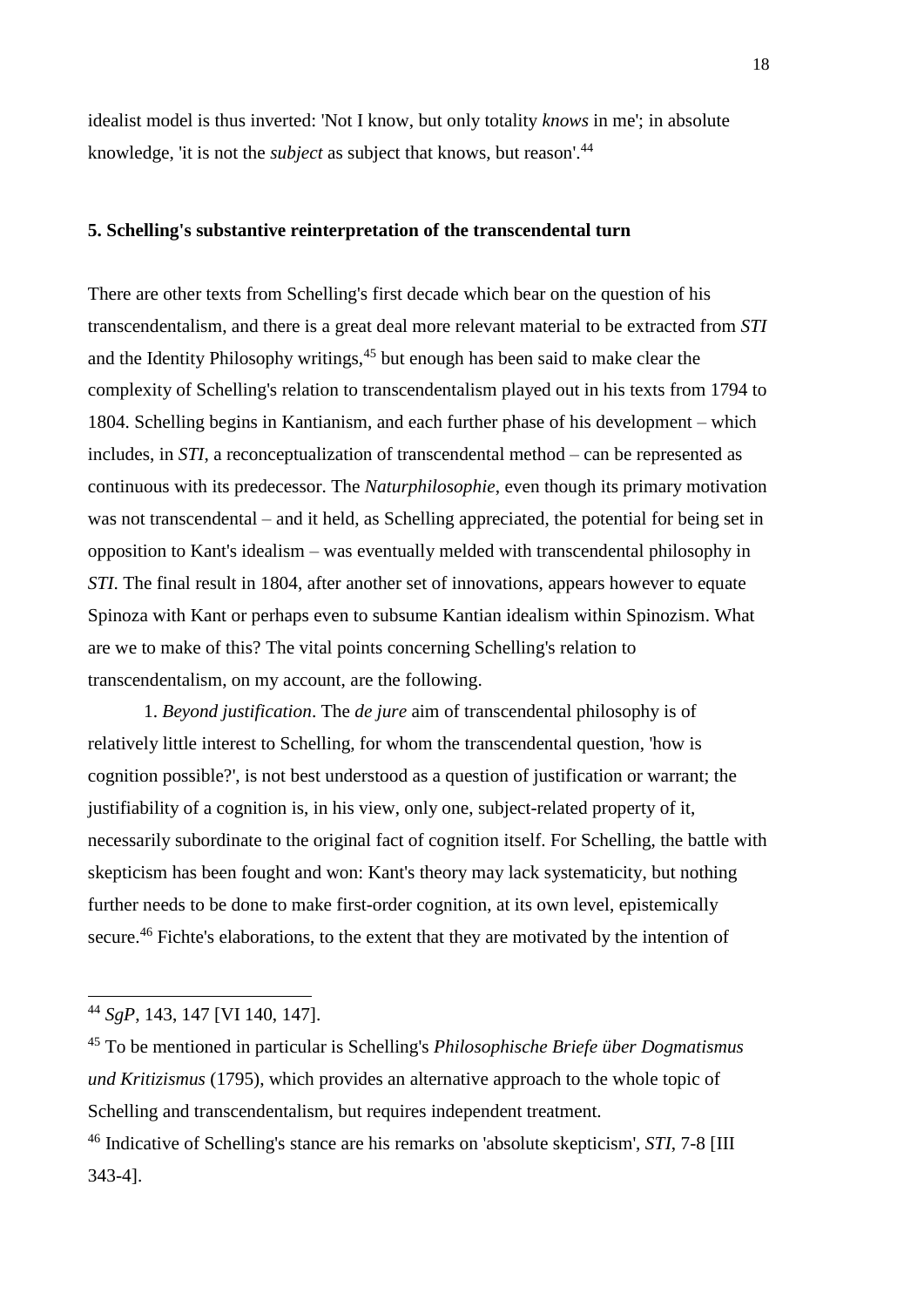increasing the security of ordinary knowledge claims, make relatively little philosophical advance, and have the adverse effect of making the subjectivist character of transcendentalism more pronounced.

2. *Anti-subjectivism*. Ridding transcendental philosophy of its subjectivist bent – disposing of the notion that philosophical reflection is conditioned by perspectivality – is instead the major task that presents itself to the transcendental philosopher in the wake of Fichte. Therein lies the value of Schelling's redesign of transcendental method in *STI*, which trades in turn on Schelling's claim to have fully rationalized Nature.

3. *Freedom & the practical.* The other question lying within the orbit of transcendental philosophy, on Fichte's construal of it, and which co-determines Fichte's agenda from the *Grundlage* onwards, concerns the need to demonstrate the unity of theoretical and practical reason. This does not play the same leading role in Schelling, for an essentially simple reason. Schelling's works from 1794 to 1800 contain ample discussion of practical self-consciousness, and make extended use of the concept of practical postulation; and the problem of determining what human freedom consists in occupies him from the beginning to the end of his philosophical career. But the task which Fichte sets himself, viz. of demonstrating the mutual imbrication of theoretical selfconsciousness and consciousness of agency, is in Schelling's view approached from the wrong angle, for the reality of freedom has already been given alongside the unconditioned absolute. The problem is therefore not to establish freedom *through the integration* of our theoretical and practical powers, but to understand how aboriginal freedom *filters down* from the unconditioned absolute to individuated finite agents; Fichte has, in Schelling's perspective, taken up the problem from the wrong, Kantian end, seeking a fusion of Kant's system-components, without realizing that the answer lies in grasping our relation to the unity which originally makes those system-components possible. $47$ 

4. *The transcendental question*. Schelling's decade-long wrestling with the transcendental turn revolves, ultimately, around one single issue. To put the point in what is only a slightly exaggerated way, there is just *one* philosophical problem for Schelling, and it lies all the way upstream, and constitutes the point where, in his view, Kant and Spinoza are of one mind. The problem is not to find (identify, formulate) a single principle

<sup>47</sup> See *STI*, 3-4, 10-11 [III 332-3, 347]. In Part Four Schelling explains how theoretical and practical consciousness are at once interdependent and differentiated; see esp. *STI*, 156-9 [III 533-8].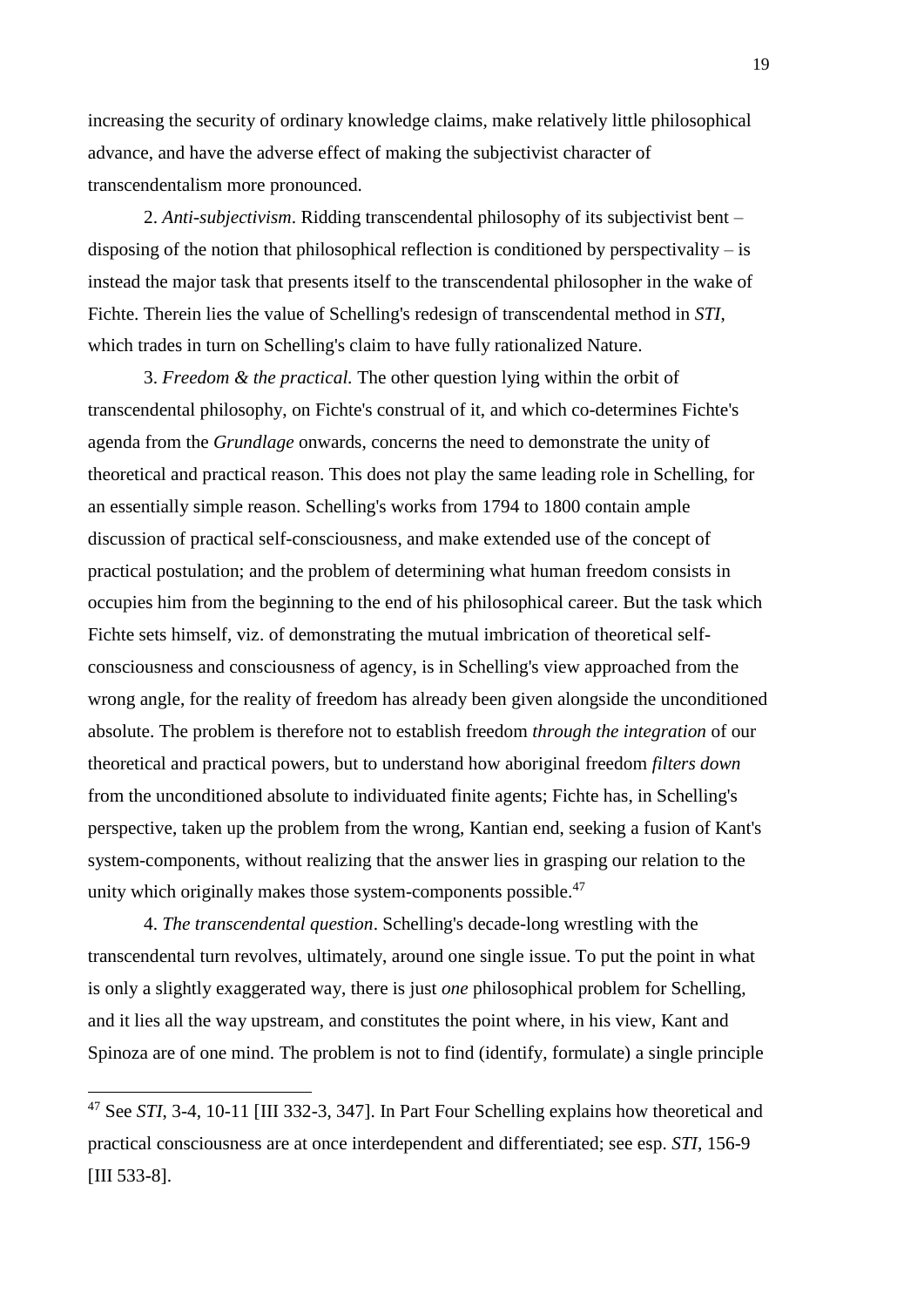– this is the work of a moment – but to understand what it *means* for there to be a single principle: to determine in what sense it is truly a *principle*, or has some other status, what it is to for us to *grasp* it, and what is *revealed* at the point where we do so. To describe this undertaking as aiming to determine the ultimate *foundation* of transcendental philosophy would continue to suggest that epistemic considerations are paramount, whereas what truly concerns Schelling is what comes into view once the epistemic task has been discharged. Completing the *de jure* project of transcendental philosophy may have been the original aim in Kant and Fichte's early Jena writings, but achieving it has led us to see that there is a deeper issue to be addressed.

It is when we try to specify this nebulous issue that the greatest difficulties are confronted, not just by his interpreters but by Schelling himself. Numerous different exegetical approaches and textual trails might be explored, but we can make a start by noting that Schelling has been seen to offer three different characterizations of the unconditioned absolute or, more accurately, of the region of systematic thought which he intends should correspond to it: (i) Absolute *Ichheit* as expressed in the principle A=A or I=I. (ii) The point of unification of transcendental and *Naturphilosophie*, ostended by their conjunction but not expressed as such on either side of the divide. (iii) Absolute identity knowing itself as Reason and as the pure indifference of subjectivity and objectivity.

Why these variations? Earlier we observed a difficulty faced by Schelling in the *Formschrift*, concerning the rendering of the absolute unconditioned as a principle, and if we now revisit that text, we can see how deep it goes. Consider the following passage, which comprises the crux of the *Formschrift*'s argument:

[T]he ultimate axiom not only expresses the entire content and form of philosophy but also gives itself in this very fashion its own content and its own specific form simultaneously. (Inasmuch as it contains the content of all contents, it gives itself at the same time its own content; and insofar as it is *determinate*, and as such the form of all forms, it gives itself simultaneously its own form, inasmuch as it is an axiom *as such*. The material form induces the formal one.) [...] Thus that axiom furnishes [gibt] the general form of this connection, the form of the reciprocal determination of the content by the form, and of the form by the content.<sup>48</sup>

<sup>48</sup> *Formschrift*, 43 [I 94-5] (translation modified).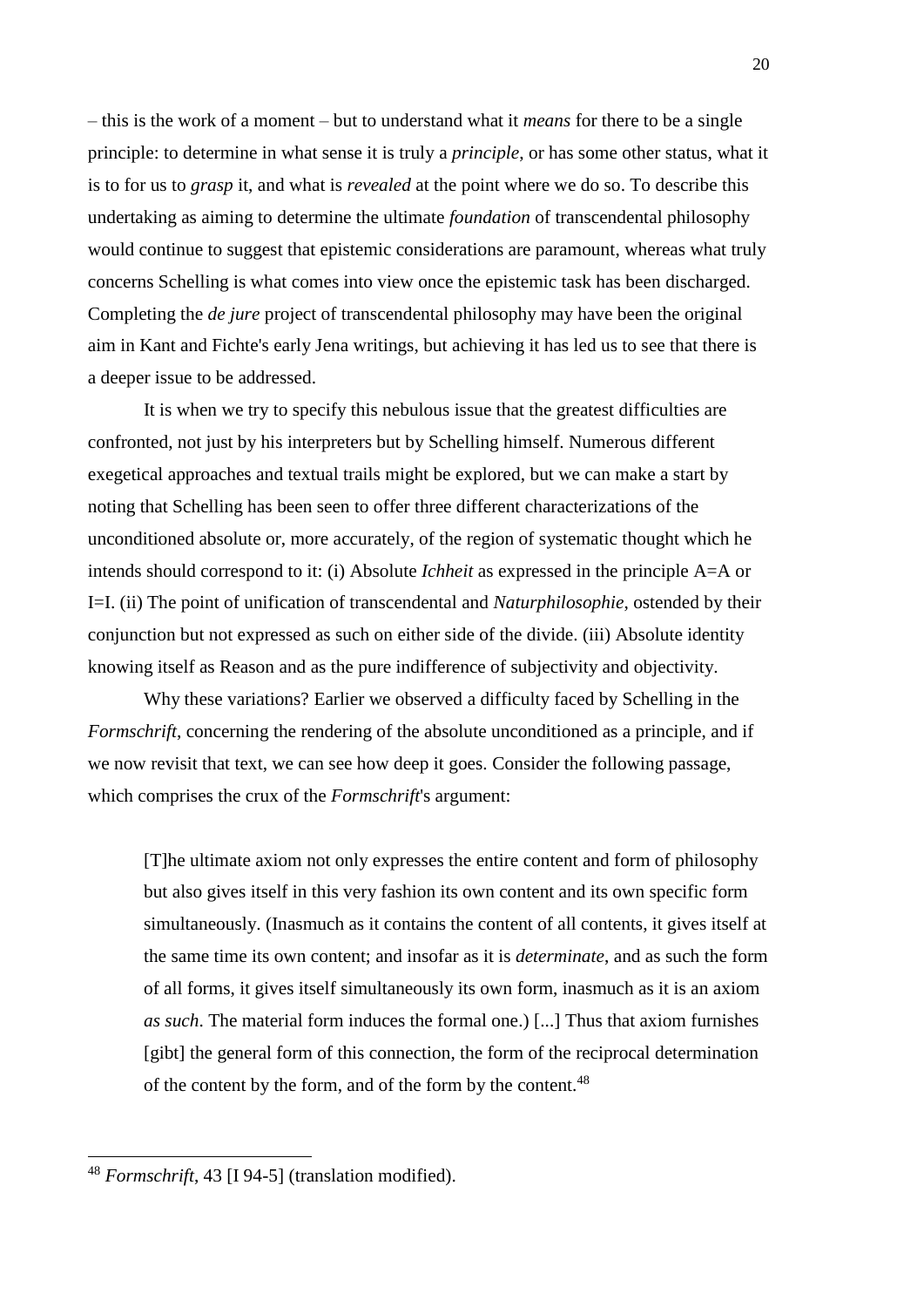What Schelling demands, therefore, is that the position occupied by the highest *Grundsatz* – of which, Schelling has plausibly argued, we may at least form a concept, for our systematic purposes – should be filled by the *self-giving and self-formation of form as such*. What follows directly from this is that the *Grundsatz* in question cannot be a proposition in the same sense as any other, or, alternatively put, that to the extent that we grasp it, our understanding of it must be quite unlike that of any other possible thought. The same must be said of the type of *truth* that it possesses: the highest *Grundsatz itself* cannot be true in the relatively plain sense in which it is subsidiarily true that content and form reciprocally determine one another, since what it aims to express ('give') is the *form* by virtue of which the form of reciprocal determination can obtain.<sup>49</sup>

In this light, it is an entirely reasonable question – which Fichte and Hegel make into an objection – why Schelling should have such confidence in his purported insight into the absolute unconditioned. A good part of the answer, I suggest, can be given under two headings, one relating to Kant and the other to Fichte.

(1) Schelling attaches inestimable importance to the concept of the intuitive intellect introduced by Kant in the Third *Critique*, as noted earlier. <sup>50</sup> What should be emphasized is that, in Schelling's view, Kant has furnished a *proof* of the intuitive intellect, in virtue of having shown its necessity for the possibility of cognition in general, where cognition is to be understood, as noted above, not merely as a subjective item but as encompassing the reciprocal determination of the subjective and objective. Kant's own explication of the intuitive intellect in §§76–77, in Schelling's view, is incomplete: it is insufficient to say merely that no distinction of the actual from the possible obtains within it, that its cognition of objects is indistinguishable from its creation of them, that it achieves cognition of parts through delimitation of the whole, and so on; if these (essentially negative) determinations of the intuitive intellect are to make sense, then we cannot consistently forebear from corresponding positive characterizations. Thus it may be true that our own interest in illuminating our own cognition is what led us to form the concept of the intuitive intellect, but this is simply a fact concerning the order of philosophical discovery: if it is thinkable, as it must be, then it must also be considered

<sup>49</sup> That these come apart is, we saw, the crux of Schelling's system in *STI*. The *Ichschrift* proceeds with detours – e.g., Schelling's insistence that the principle in question is 'not at all objective',  $66$  [I 155] – but has the same upshot.

<sup>50</sup> See *Ichschrift*, 120n [I 232].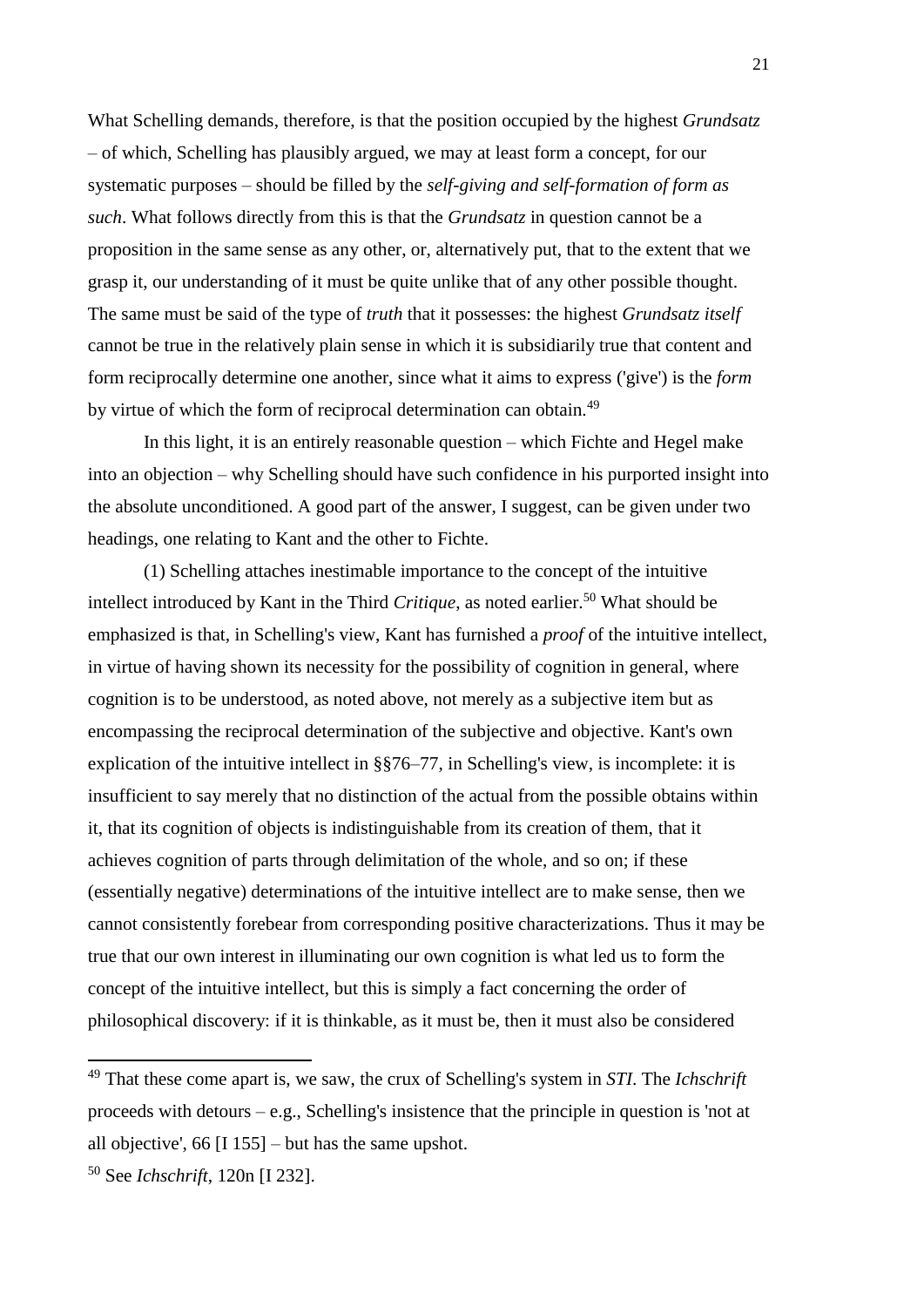what it is *for itself*; in order for the concept to do the work that we need done, we are obligated to accord the intuitive intellect itself, the 'object' of the concept, its own reflexive reality.

(2) In just the way that Kant overshoots the mark in relation to his own selfcircumscribed purposes when he formulates the concept of the intuitive intellect, so too does Fichte when he postulates the absolute *Ich* at the outset of the *Grundlage*. Dispute surrounds its status, but the current consensus is that the first principle cannot be taken as a plain existential claim and that Fichte must in some way understand the absolute *Ich* as an Idea demanding realization. It is here that Schelling considers Fichte to have fallen short. His supposition is that, in this case if in no other, the interpolation of a gap between an Idea and its reality is nonsensical. Kant has of course shown that concepts in general do not, as such and of themselves, give proof of their own instantiation. But the present case is exceptional in the following radical respect: our relation to the concept of *Ichheit* is not that of merely *entertaining* a representation as a candidate for instantiation in, or subsumption of, an object; rather I discover myself to be already inside it – I discover *it* to be a condition of *my* being. Were this not so, I would be unable to form the relevant concept and to recognize in (my conception of) myself the attributes of absoluteness which, Fichte argues, define pure *Ichheit*. Thus, given that the concept of *Ichheit* is, as Fichte rightly maintains, that of a *self-positing* entity, it follows that necessarily *there is* self-positing, i.e., in Schelling's Spinozistic idiom, that there *is* a self-grounded and actually exercised *power to be* (*absolute Selbstmacht*). <sup>51</sup> The conception of absolute *Ichheit*  as *merely* an ideal which in regulative fashion sets practical reason a task of infinite approximation must therefore be rejected. In the first principle of the *Grundlage*, the ontological argument as it were finds its true home, and it is in these terms that Schelling employs Kant's concept of a practical postulate to designate the status of the highest *Grundsatz*. 52

Supposing that Schelling has, in the ways just suggested or on other grounds, supplied as much of a proof of the unconditioned absolute as the post-Kantian context permits, the story is still not at an end, for there remains one outstanding question. Given

<sup>51</sup> See *Formschrift*, 45 [I 96], and *Ichschrift*, 84 [I 179].

<sup>52</sup> See my 'Kant's Practical Postulates and the Development of German Idealism', in *German Idealism Today*, ed. Markus Gabriel and Anders Moe Rasmussen (Berlin: Walter de Gruyter, 2017), 36-9.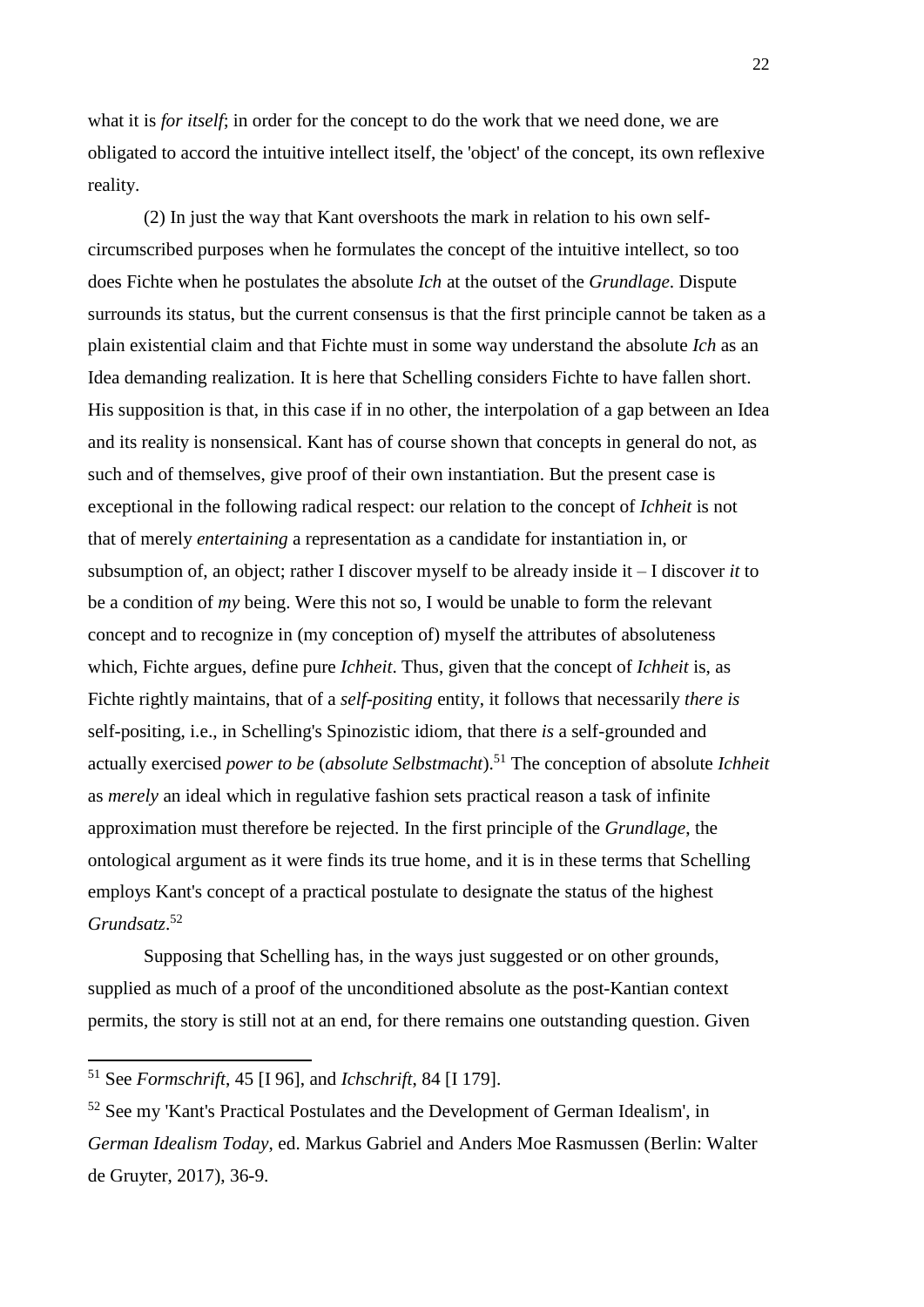the *reality-for-our-reason* of the unconditioned absolute, can it thereby be concluded that all *being* is encompassed within and coincides with it? The question cannot be avoided, since, as we have seen, thought of the unconditioned absolute is not of the same order as thought with determinate content, and this leaves it open what ontological status attaches to the *kind of reality* that has been secured by *Wissenschaft* for the unconditioned absolute. In the 1804 *SgP* Schelling is emphatic:

The *form of the absolute affirmation* of itself and by itself, which constitutes the very *essence* of the absolute is, I said, *repeated in reason* [...] the *idea* of God in the spiritual world is the first affirmation of all reality [Realität]; there is no other reality [...] By virtue of this affirmation [...] we recognize that *nonbeing* [*Nichtseyn*] is *eternally impossible* [...] and that ultimate question posed by the vertiginous intellect hovering at the abyss of infinitude: Why something rather than nothing? [warum ist nicht nichts, warum ist etwas überhaupt?], this question will be swept aside forever by the knowledge that being [Seyn] is necessary, i.e., by the absolute affirmation of being in knowledge [absolute Affirmation des Seyns in der Erkenntniß].<sup>53</sup>

This is not Schelling's last word on the issue. It continues to occupy him, and in the Positive Philosophy that he begins to formulate in the 1820s, he reverses his position.<sup>54</sup> Whether Schelling's *Spätphilosophie*, in remaining orientated towards the same basic issue, can be described as transcendental, is a further matter, which cannot be pursued here.

If what I have been arguing is correct, Schelling's position is that commitment to the transcendental method delivers a *substantive* insight of a magnitude that directly reconfigures the philosophical landscape, conditioning the way in which we approach the topics which had been central for Kant and Fichte, and adding new questions to the agenda. It would not be strictly false to describe Schelling as modifying the transcendental method in a way that makes Fichte's departures from Kant, considerable as they are, appear

<sup>53</sup> *SgP*, 152 [VI 155] (translation modified). Schelling broaches the problem in *STI*, 32 [III 375-6].

<sup>54</sup> See my 'Thought's Indebtedness to Being: From Kant's *Beweisgrund* to Schelling's *Quelle*', in *Schelling's Philosophy: Freedom, Nature, and Systematicity*, ed. G. Anthony Bruno (Oxford: OUP, forthcoming).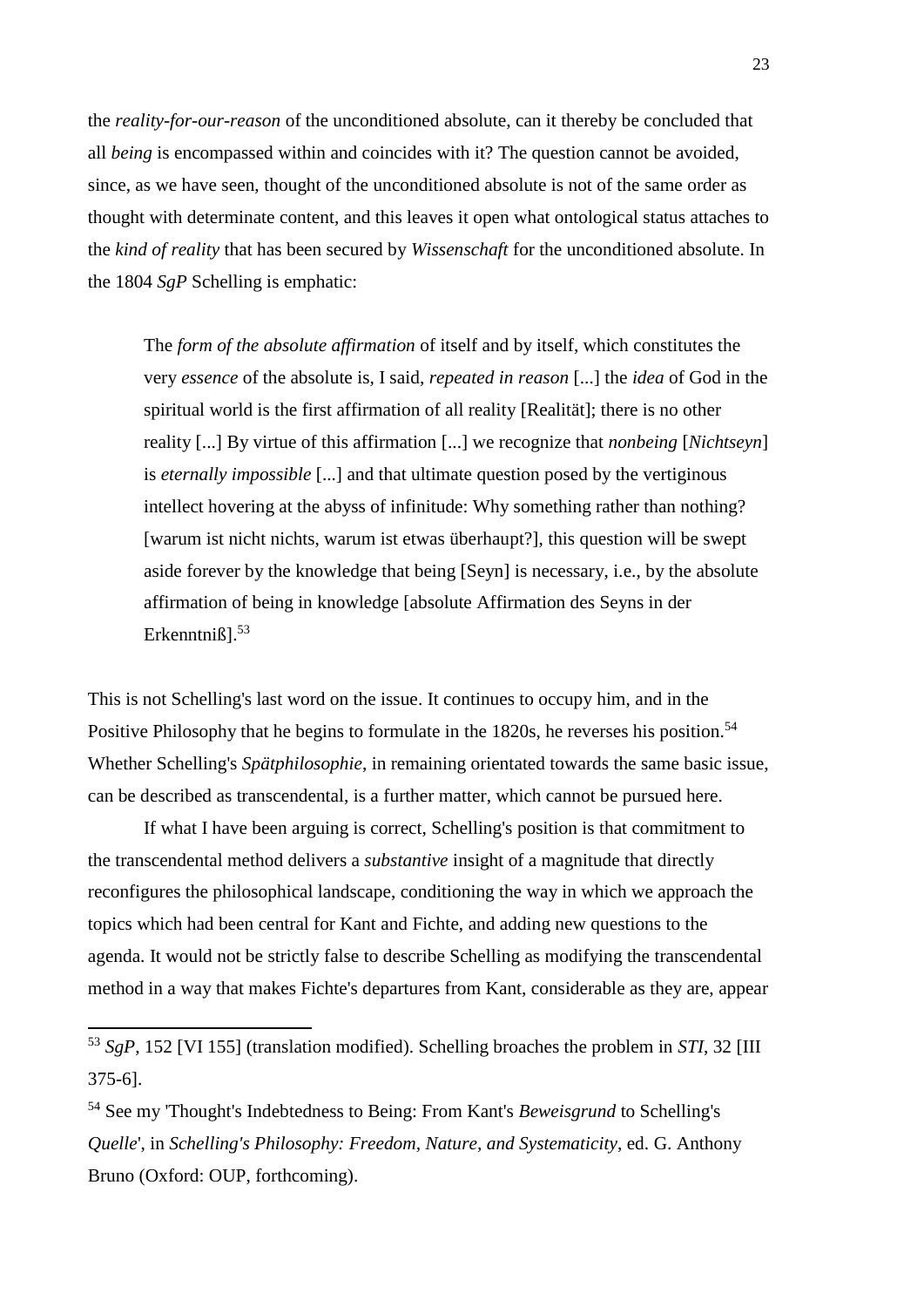relatively conservative, but talk of a specifically transcendental *method*, once its application has come to be determined antecedently by the sort of substantial insight envisaged by Schelling, is liable to mislead: as I hope to have explained, Schelling does not consider the model of ideal-real reciprocal determination expounded in *STI* to be selfstanding. The alternative is to regard Schelling as dissolving away the mthodological selfcharacterization of the transcendental turn, by teasing out and elaborating the insight which is already present in Kant, silently undergirding what the first *Critique* presented as in essence a methodological revolution – an insight which, if Schelling is right, coincides with the affirmation of substance in Spinoza's *Ethics*. 55

### **References**

-

Beiser, Frederick. *German Idealism*. Cambridge MA: Harvard University Press, 2002.

Esposito, Joseph. *Schelling's Idealism and Philosophy of Nature*. Lewisburg: Bucknell, 1977.

Fichte, J. G. 'Concerning the Concept of the *Wissenschaftslehre*' (1794). In *Early Philosophical Writings*, trans. and ed. Daniel Breazeale, 94-135. Ithaca: Cornell University Press, 1988.

Gardner, Sebastian. 'German Idealism, Classical Pragmatism, and Kant's Third *Critique*'. In *Pragmatism, Kant, and Transcendental Philosophy*, ed. Gabriele Gava and Robert Stern. London: Routledge, 2016.

<sup>55</sup> Schelling's anti-methodologism begins in the Fifth of his *Philosophische Briefe* [I 300- 7].

I am indebted to the *BJHP* referees for extremely helpful suggestions which have greatly improved this paper.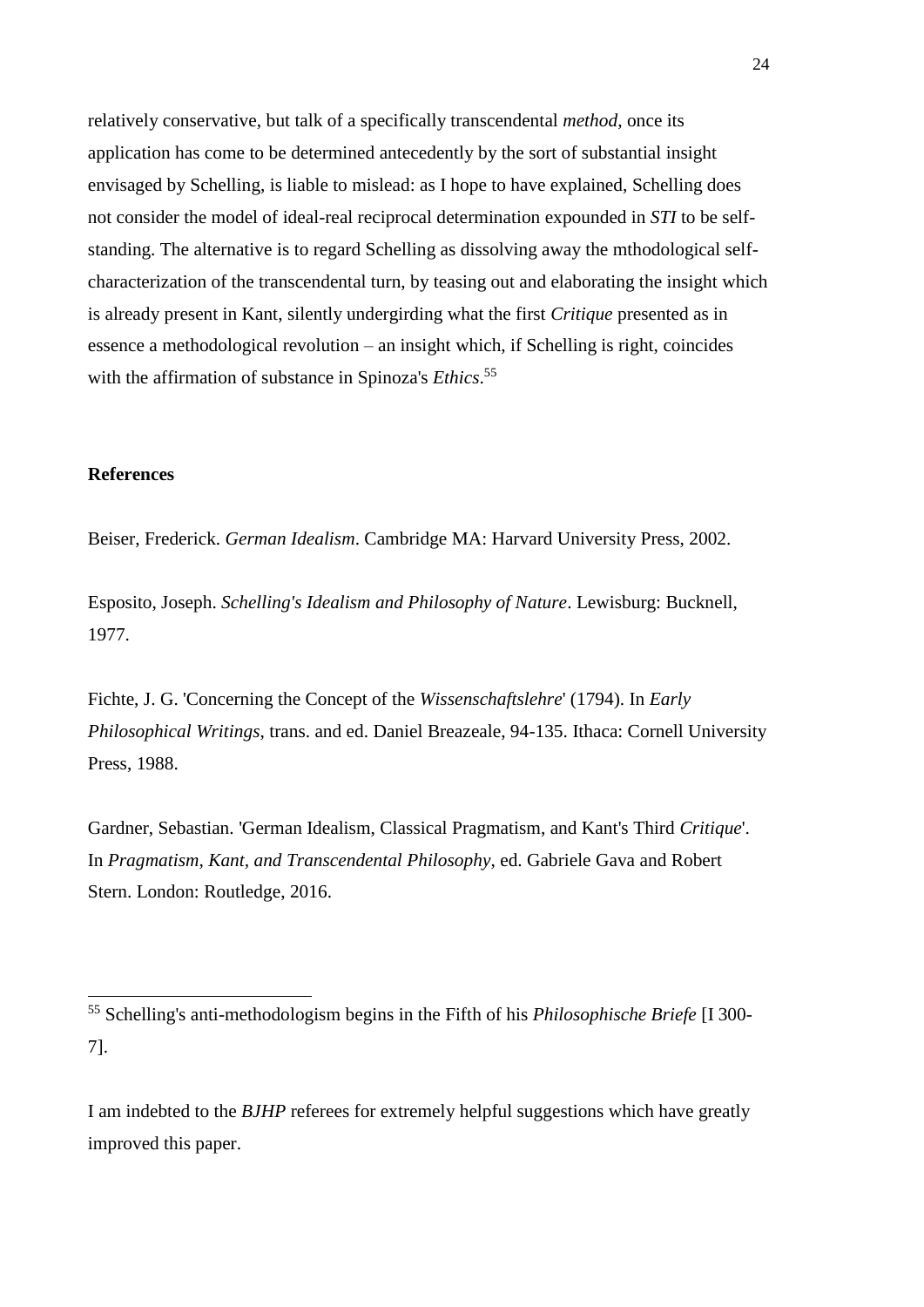Gardner, Sebastian. 'Kant's Practical Postulates and the Development of German Idealism', in *German Idealism Today*, ed. Markus Gabriel and Anders Moe Rasmussen, 27-71. Berlin: Walter de Gruyter, 2017.

Gardner, Sebastian. 'Thought's Indebtedness to Being: From Kant's *Beweisgrund* to Schelling's *Quelle*', in *Schelling's Philosophy: Freedom, Nature, and Systematicity*, ed. G. Anthony Bruno. Oxford: OUP, forthcoming.

Moore, A. W. *The Evolution of Modern Metaphysics: Making Sense of Things*. Cambridge: CUP, 2012.

Nassar, Dalia. *The Romantic Absolute*. Chicago: University of Chicago, 2014.

Rockmore, Tom, and Daniel Breazeale (eds). *Fichte and Transcendental Philosophy*. Basingstoke: Palgrave Macmillan, 2014.

Sacks, Mark. *Objectivity and Insight*. Oxford: OUP, 2003.

Sandkaulen-Bock, Birgit. *Ausgang vom Unbedingten*. Göttingen: Vandenhoeck & Ruprecht, 1990.

Schelling, F. W. J. *Sämmtliche Werke*, ed. Karl Friedrich August Schelling, 14 vols. Stuttgart: Cotta, 1856-61.

Schelling, F. W. J. *Aus Schellings Leben. In Briefen. Band 1: 1775-1803*. Leipzig: Hirzel, 1870.

Schelling, F. W. J. *The Unconditional in Human Knowledge: Four Early Essays 1794- 1796*, ed. Fritz Marti. Lewisburg: Bucknell University Press, 1980.

Schelling, F. W. J. *System of Transcendental Idealism (1800)*, trans. Peter Heath. Charlottesville: University of Virginia, 1978.